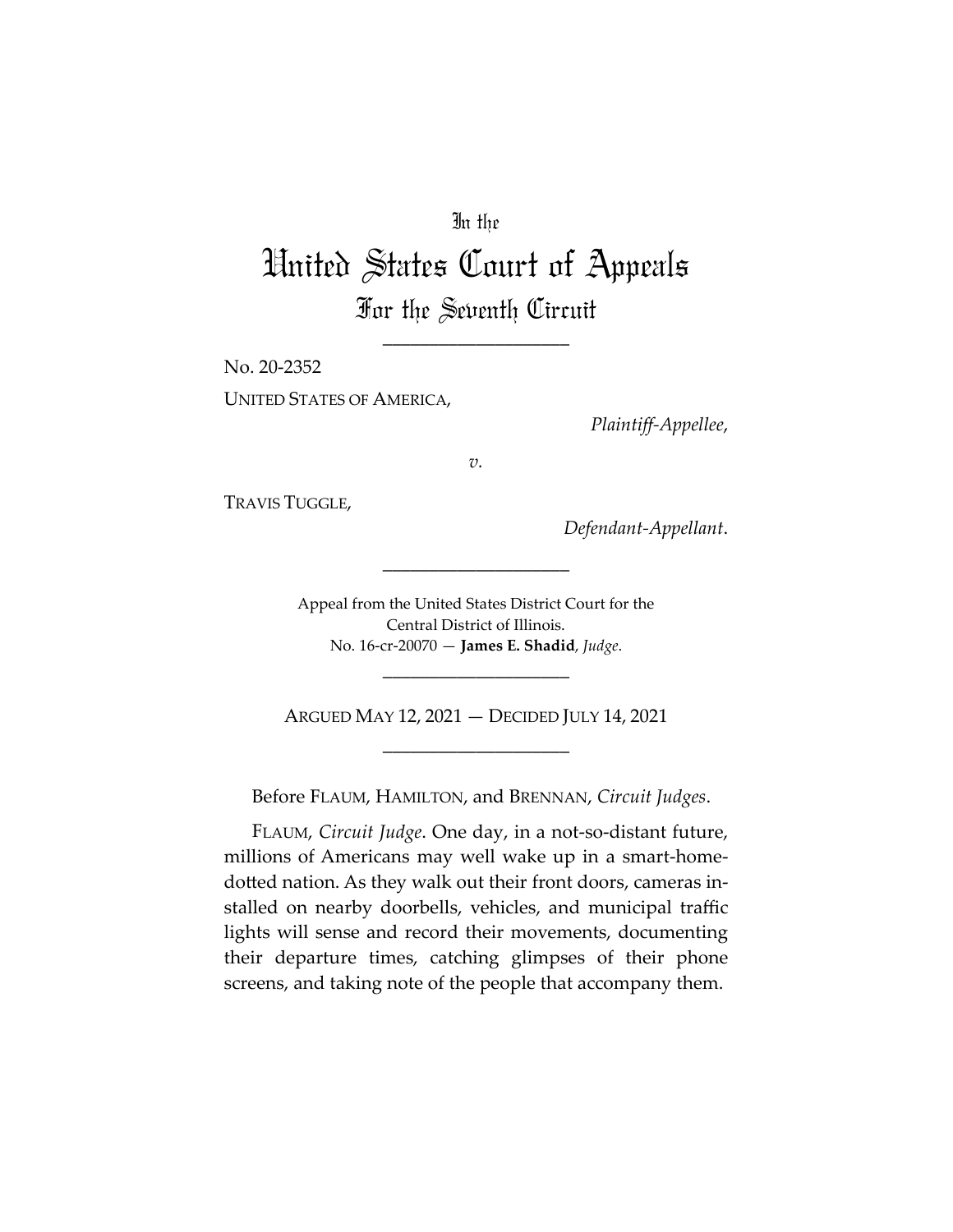These future Americans will traverse their communities under the perpetual gaze of cameras. Camera-studded streets, highways, and transit networks will generate precise information about each vehicle and its passengers, for example, recording peoples' everyday routes and deviations therefrom. Upon arrival at their workplaces, schools, and appointments, cameras on buildings will observe their attire and belongings while body cameras donned on the vests of police and security officers will record snippets of face-to-face or phone conversations. That same network of cameras will continue to capture Americans from many angles as they run errands and rendezvous to various social gatherings. By the end of the day, millions of unblinking eyes will have discerned Americans' occupations and daily routines, the people and groups with whom they associate, the businesses they frequent, their recreational activities, and much more.

The setting described above is not yet a total reality. Nonetheless, we are steadily approaching a future with a constellation of ubiquitous public and private cameras accessible to the government that catalog the movements and activities of all Americans. Foreseeable expansion in technological capabilities and the pervasive use of ever-watching surveillance will reduce Americans' anonymity, transforming what once seemed like science fiction into fact. Constitutionally and statutorily mandated protections stand as critical bulwarks in preserving individual privacy vis-à-vis the government in this surveillance society. To date, however, such measures have been challenged by the pace of technological developments.

The Framers of the Constitution sought "to place obstacles in the way of a too permeating police surveillance." *United*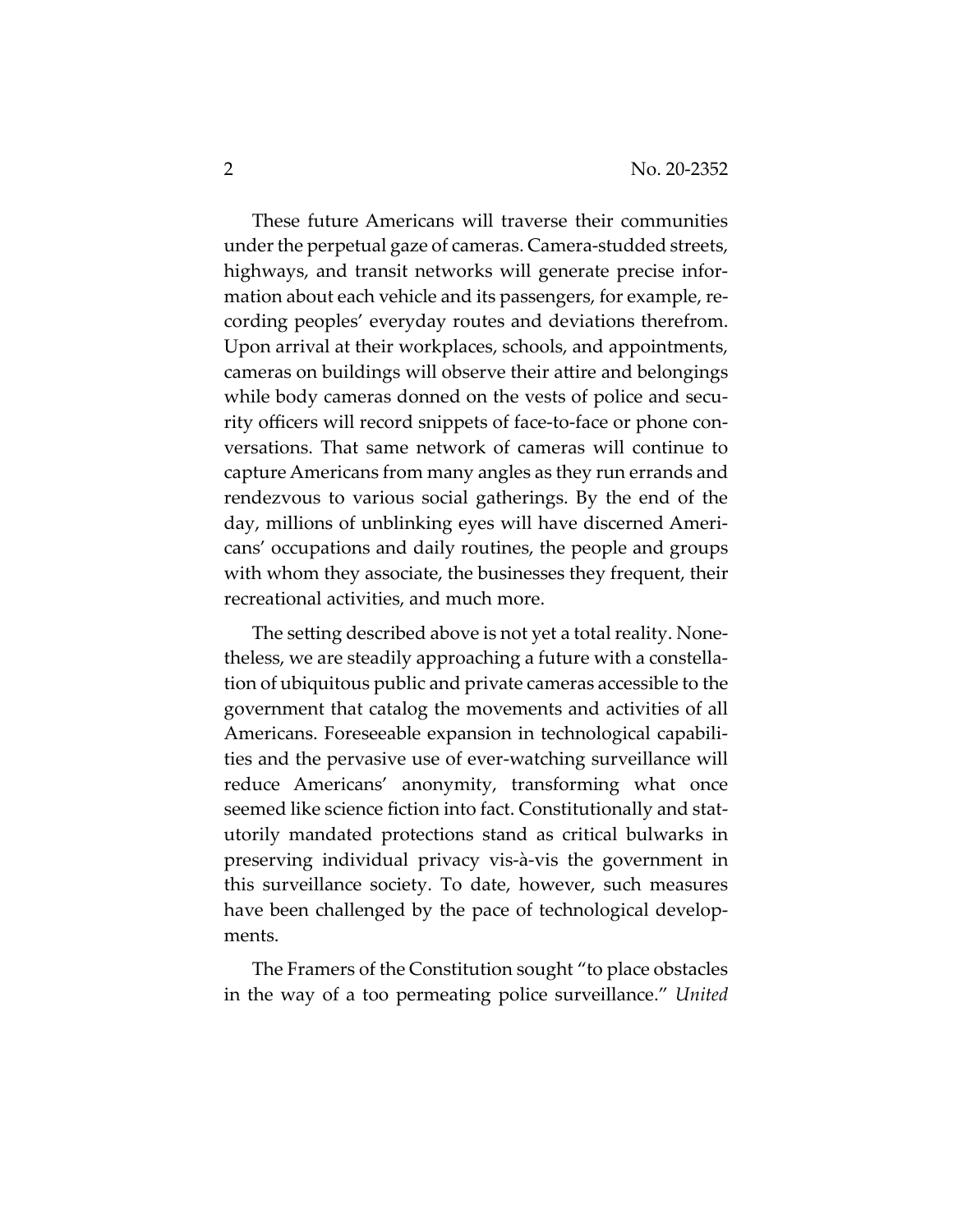*States v. Di Re*, 332 U.S. 581, 595 (1948). That central aim animated their efforts, embodied in the Fourth Amendment to the Constitution, to preserve the "right of the people to be secure in their persons, houses, papers, and effects, against unreasonable searches and seizures." For most of our country's history, the concept of a "search" was tied to common-law trespass, in other words, physical touch. Over time, however, the evolution of technology raised complicated questions regarding the appropriate interpretation and scope of the Fourth Amendment. Chief among those questions: What constitutes a search in a digital society whose technology empowers near-perfect surveillance without the need for physical touch?

To grapple with the enhanced technological capacity of law enforcement investigations, the Supreme Court followed Justice Harlan's concurrence in *Katz v. United States*, 389 U.S. 347 (1967), and expanded its understanding of Fourth Amendment protections. The resulting *Katz* test, containing subjective and objective components, instructs courts to assess first whether a person has "exhibited an actual (subjective) expectation of privacy'" and second, whether that "expectation be one that society is prepared to recognize as 'reasonable.''' *Id.* at 361 (Harlan, J., concurring).

Despite its best intentions, this expectations-based *Katz*  test has paved the way for a perilous circularity for new technology. Specifically, our current formulation of a Fourth Amendment search often turns on whether a used technology becomes widespread. Stated differently, as society's uptake of a new technology waxes—cars, GPS devices, cameras, and the Internet come to mind—expectations of privacy in those technologies wane. In today's interconnected, globalized, and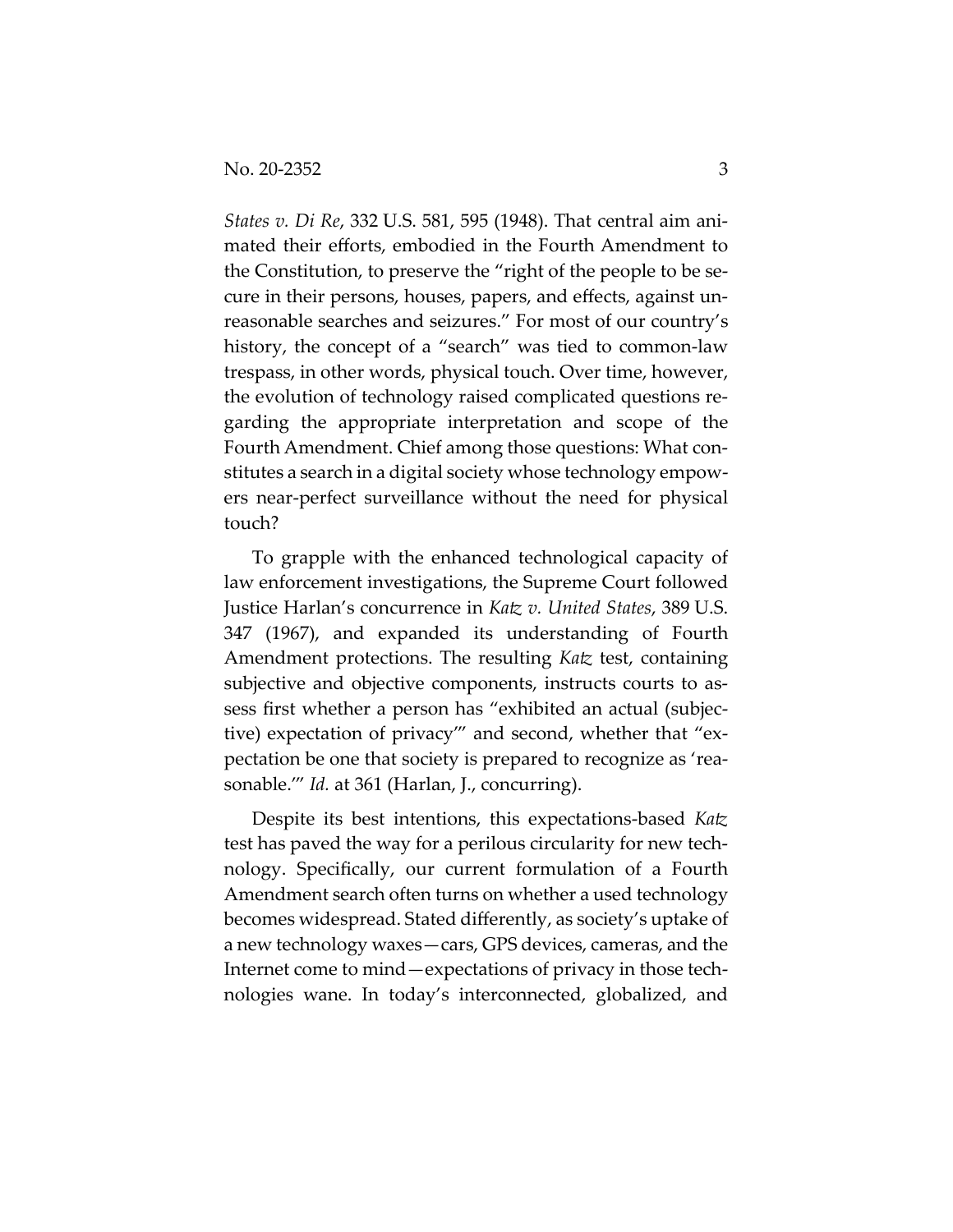increasingly digital world, for example, Americans largely accept that cell phones will track their locations, their Internet usage will leave digital footprints, and ever-watching fixed cameras will monitor their movements. These evolving expectations thus continually undermine themselves.

As long as the government moves discreetly with the times, its use of advanced technologies will likely not breach society's reconstituted (non)expectations of privacy. The upshot: the *Katz* test as currently interpreted may eventually afford the government ever-wider latitude over the most sophisticated, intrusive, and all-knowing technologies with lessening constitutional constraints.

These observations bring us to the instant case, a harbinger of the challenge to apply Fourth Amendment protections to accommodate forthcoming technological changes. Suspecting defendant Travis Tuggle's involvement in drug trafficking, the government surveilled him for eighteen months without a warrant. The officers installed three cameras on public property that captured the outside of Tuggle's home. When the government used the resulting footage to prosecute Tuggle, Tuggle moved to suppress the footage as violative of his Fourth Amendment right.

Tuggle's case presents an issue of first impression for this Court: whether the warrantless use of pole cameras to observe a home on either a short- or long-term basis amounts to a "search" under the Fourth Amendment. The answer—and even how to reach it—is the subject of disagreement among our sister circuits and counterparts in state courts. Their divergent answers reflect the complexity and uncertainty of the prolonged use of this technology and others like it. Nevertheless, most federal courts of appeals that have weighed in on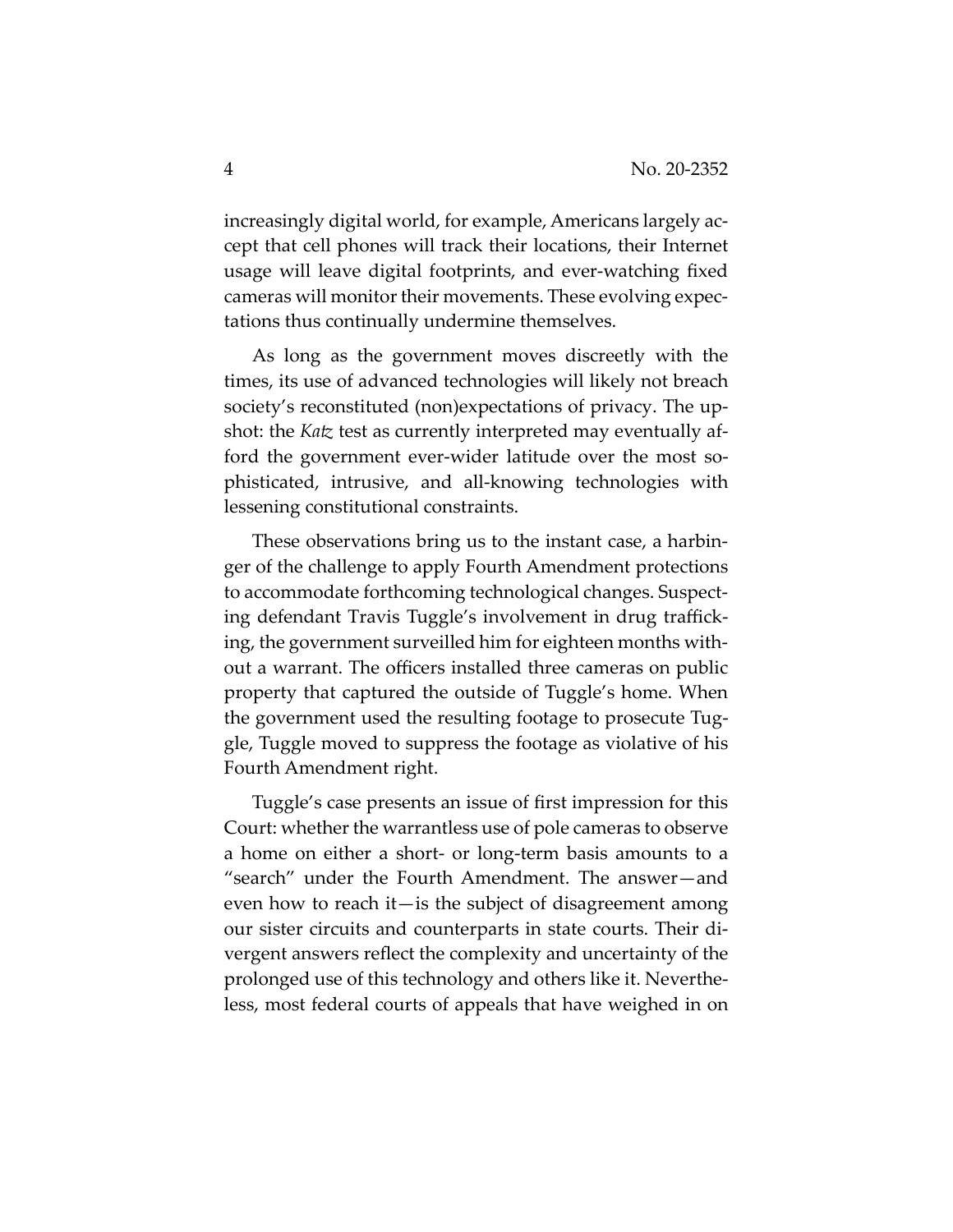the issue have concluded that pole camera surveillance does not constitute a Fourth Amendment search.

Ultimately, bound by Supreme Court precedent and without other statutory or jurisprudential means to cabin the government's surveillance techniques presented here, we hold that the extensive pole camera surveillance in this case did not constitute a search under the current understanding of the Fourth Amendment. In short, the government's use of a technology in public use, while occupying a place it was lawfully entitled to be, to observe plainly visible happenings, did not run afoul of the Fourth Amendment. Therefore, we affirm the district court's denial of Tuggle's motion to suppress.

## **I. Background**

Between 2013 and 2016, several law enforcement agencies investigated a large methamphetamine distribution conspiracy in central Illinois that resulted in Tuggle's prosecution. The focus of this appeal is the government's warrantless use of three video cameras affixed to nearby utility poles to monitor Tuggle's residence.

The government installed three cameras on public property that viewed Tuggle's home. Agents mounted two cameras on a pole in an alley next to his residence and a third on a pole one block south of the other two cameras. The first two cameras viewed the front of Tuggle's home and an adjoining parking area. The third camera also viewed the outside of his home but primarily captured a shed owned by Tuggle's coconspirator and codefendant, Joshua Vaultonburg.

Together, the three cameras captured nearly eighteen months of footage by recording Tuggle's property between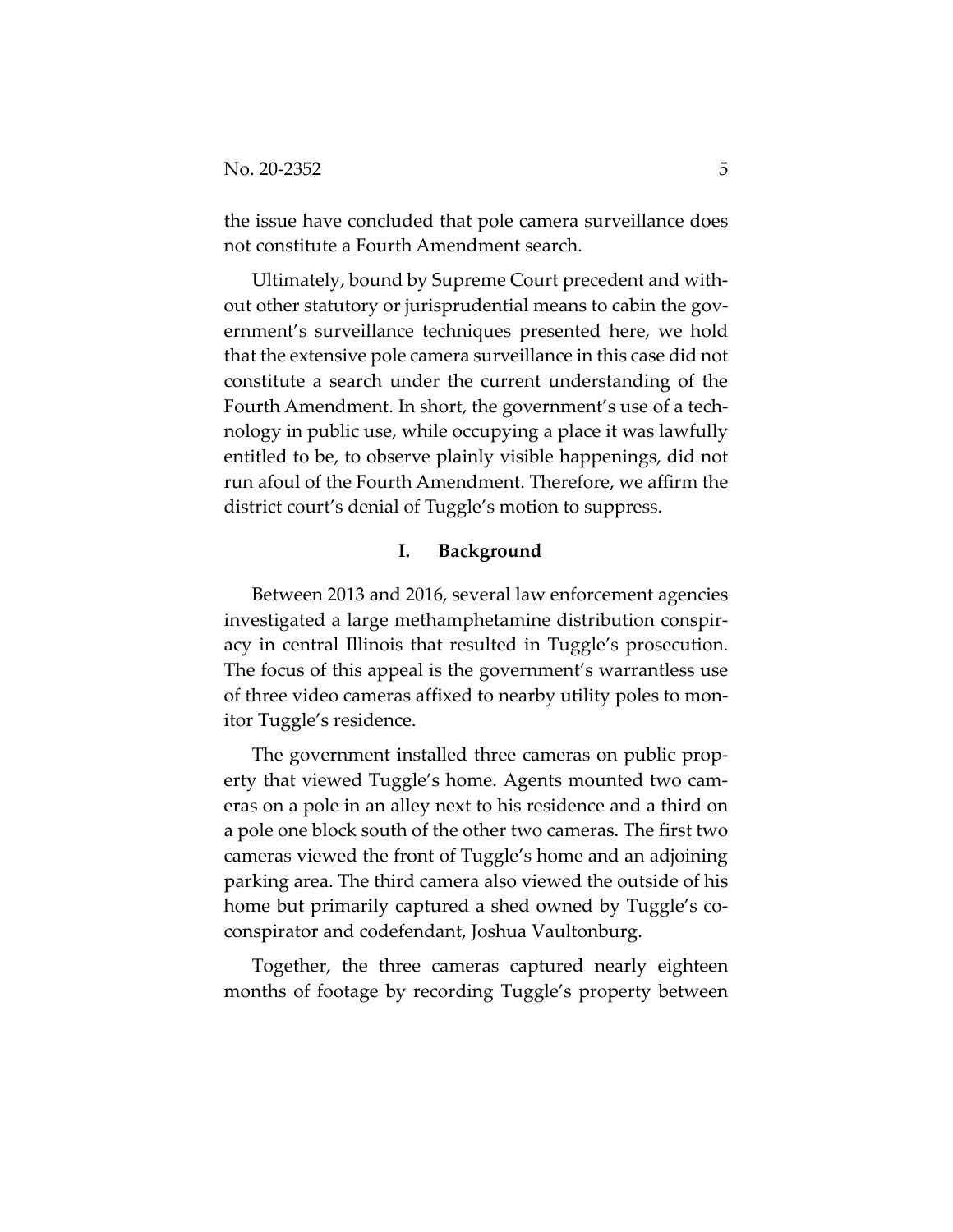2014 and 2016. Law enforcement agents installed the first camera in August 2014, the second in December 2015, and the third in September 2015. The officers left the three cameras on their respective poles until March 2016.

The cameras offered several advantages to the government's investigation of the drug conspiracy. While in use, the cameras recorded around the clock. Rudimentary lighting technology improved the quality of overnight footage, although the cameras did not have infrared or audio capabilities. Law enforcement agents could also remotely zoom, pan, and tilt the cameras and review the camera footage in real time, though the footage captured only the exterior of Tuggle's house. While officers frequently monitored the live feed during business hours, they could later review all the footage, which the government stored at the Federal Bureau of Investigation office in Springfield, Illinois. More generally, the cameras had the practical advantage of enabling the government to surveil Tuggle's home without conspicuously deploying agents to perform traditional visual or physical surveillance on the lightly traveled roads of Tuggle's residential neighborhood.

The cameras provided substantial video evidence that supported the government's eventual indictment of Tuggle (and others). The officers tallied over 100 instances of what they suspected were deliveries of methamphetamine to Tuggle's residence. Camera footage depicted individuals arriving at Tuggle's home, carrying various items inside, and leaving only with smaller versions of those items or sometimes nothing at all. After these alleged "drops," different individuals would soon arrive, enter the home, and purportedly pay for and pick up methamphetamine. Several witnesses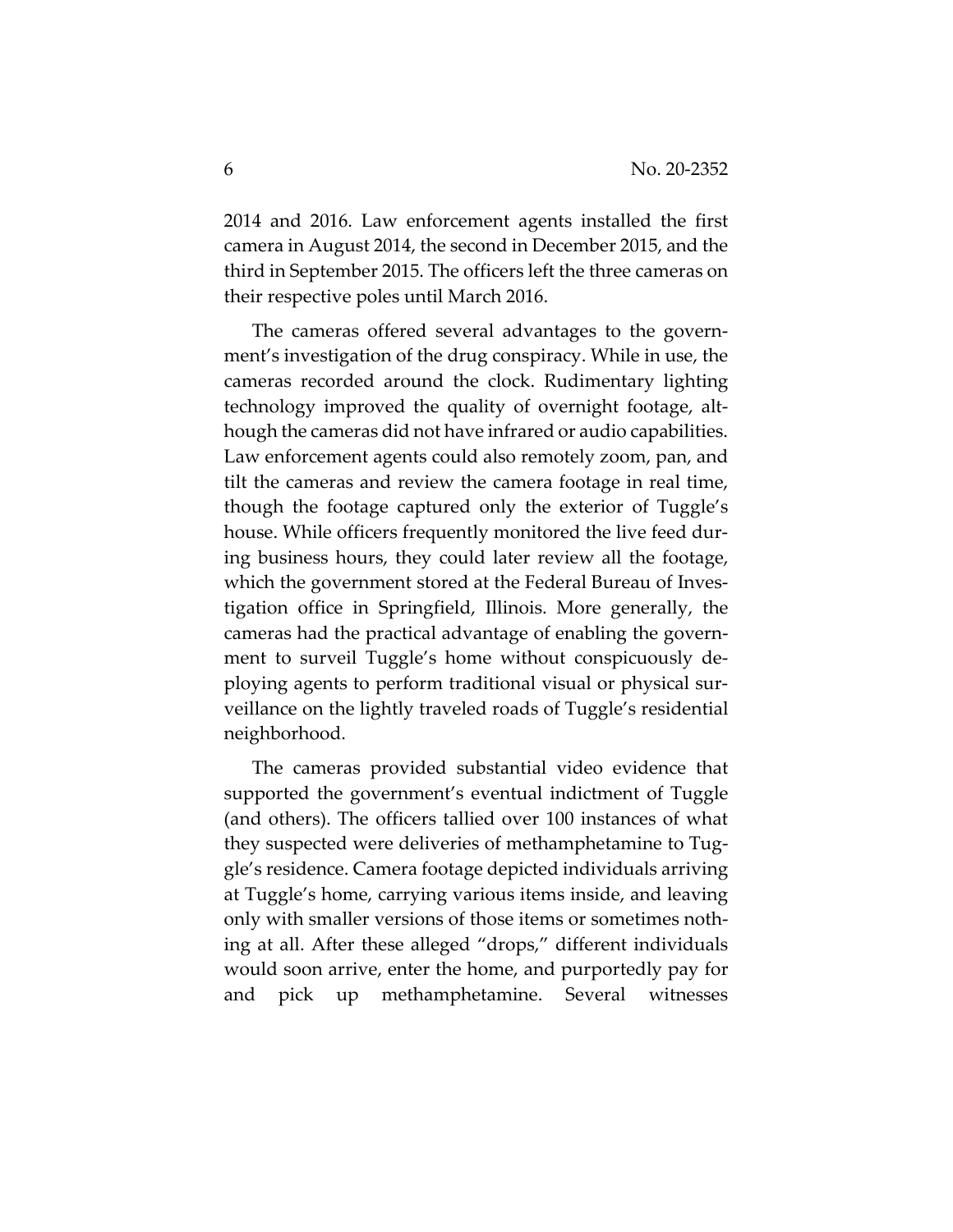corroborated these activities. Further evidencing a drug operation, the recordings showed Tuggle carrying items to Vaultonburg's shed across the street. All told, the investigating officers determined that Tuggle's conspiracy distributed over twenty kilograms of highly pure methamphetamine.

Relying heavily on the video evidence, the officers secured and executed search warrants on several locations, including Tuggle's house. A grand jury subsequently indicted him on two counts:  $(1)$  a violation of 21 U.S.C.  $\S 841(a)(1)$  and  $(b)(1)(A)$  for conspiring to distribute, and possess with intent to distribute, at least 50 grams of methamphetamine and at least 500 grams of a mixture containing methamphetamine, and (2) a violation of 21 U.S.C. § 856(a)(1) for maintaining a drug-involved premises.

Before trial, Tuggle moved to suppress the evidence obtained from the pole cameras, arguing that the use of the cameras constituted a warrantless search in violation of the Fourth Amendment. The district court denied the motion in a written opinion explaining its view that the camera usage did not constitute a search. Thereafter, Tuggle twice moved for the district court to reconsider, but the court denied both motions on grounds that they raised no novel arguments. The day before trial, Tuggle entered a conditional guilty plea, pleading guilty to both counts but reserving his right to appeal the court's denials of his motions to suppress. The district court then sentenced him to 360 months' imprisonment on Count 1 and a concurrent 240 months' imprisonment on Count 2.

This timely appeal followed.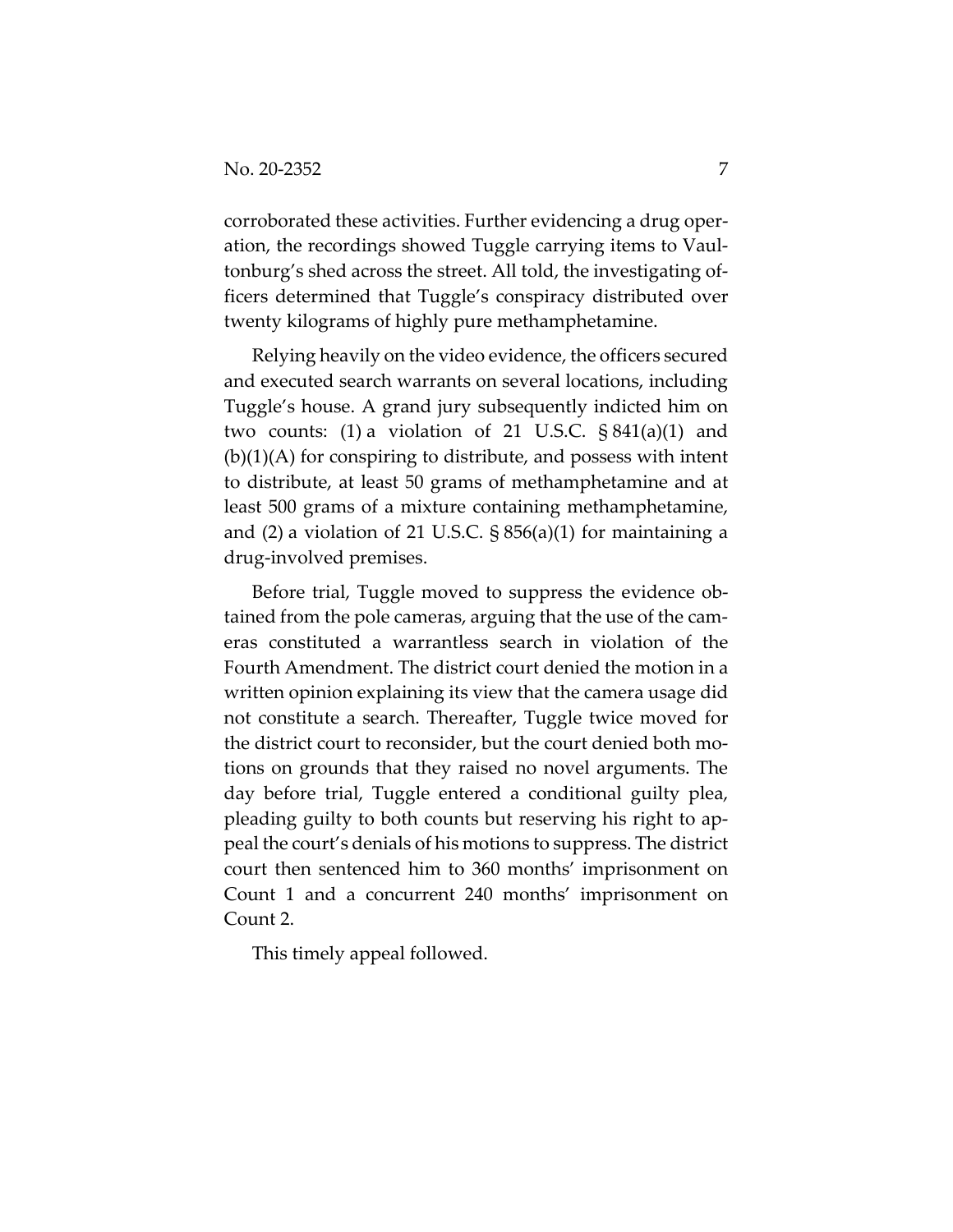## **II. Discussion**

The issue before us on appeal is whether the district court correctly denied Tuggle's motion to suppress. That issue calls for a "dual standard of review" under which "we review legal conclusions de novo but findings of fact for clear error." *United States v. Edgeworth*, 889 F.3d 350, 353 (7th Cir. 2018) (citation omitted).

The Fourth Amendment provides, in part, for "[t]he right of the people to be secure in their persons, houses, papers, and effects, against unreasonable searches and seizures." U.S. Const. amend. IV. "Warrantless searches 'are *per se* unreasonable under the Fourth Amendment—subject only to a few specifically established and well-delineated exceptions.'" *United States v. Edwards*, 769 F.3d 509, 513 (7th Cir. 2014) (quoting *Arizona v. Gant*, 556 U.S. 332, 338 (2009)). The government did not seek a warrant for the cameras here, and no exception to the warrant requirement applies, so the dipositive question is whether a Fourth Amendment search occurred.

The Supreme Court has developed two distinct paths to identify a search: "[a] search occurs either when the government physically intrudes without consent upon 'a constitutionally protected area in order to obtain information,' or 'when an expectation of privacy that society is prepared to consider reasonable is infringed.'" *United States v. Thompson*, 811 F.3d 944, 948 (7th Cir. 2016) (some internal quotation marks and citations omitted) (first quoting *United States v. Jones*, 565 U.S. 400, 407 (2012); and then quoting *United States v. Karo*, 468 U.S. 705, 712 (1984)). The first path, a physical intrusion, is not relevant because the parties agree that the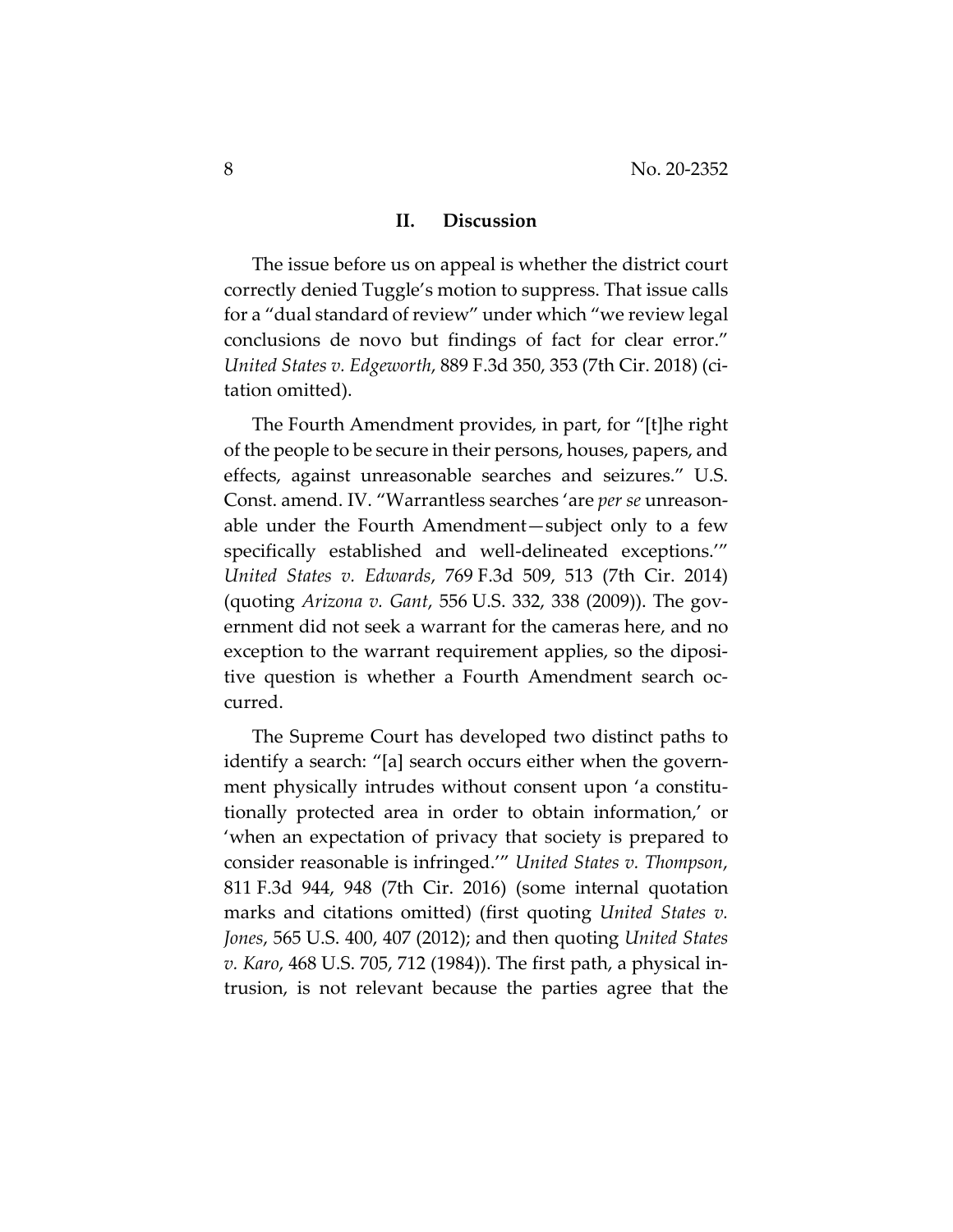government did not physically intrude on Tuggle's property by attaching the cameras to the utility poles on public property.

We therefore focus on the second path to finding a search, a government infringement upon an expectation of privacy that society is prepared to consider reasonable. This path derives from Justice Harlan's famous concurrence in *Katz*, which determined that "a person has a constitutionally protected reasonable expectation of privacy" where that person "exhibit[s] an actual (subjective) expectation of privacy ... that society is prepared to recognize as 'reasonable.'" 389 U.S. at 360–61 (Harlan, J., concurring); *see also Smith v. Maryland*, 442 U.S. 735, 740 (1979) (adopting Justice Harlan's *Katz* test). The Supreme Court later clarified that "*Katz* posits a two-part inquiry: first, has the individual manifested a subjective expectation of privacy in the object of the challenged search? Second, is society willing to recognize that expectation as reasonable?" *California v. Ciraolo*, 476 U.S. 207, 211 (1986). As "[t]he party seeking suppression," Tuggle "bears the burden of establishing that he had a reasonable expectation of privacy in what was searched." *United States v. Scott*, 731 F.3d 659, 663 (7th Cir. 2013).

On appeal, Tuggle presents two different, but related, arguments that the government's use of the three pole cameras to monitor the activities in front of and outside his house constituted a search under the Fourth Amendment. First, he argues that the warrantless pole camera surveillance of his residence, irrespective of the length of that surveillance use, violated his Fourth Amendment rights. Second, he argues—relying on the mosaic theory—that the "long-term, warrantless surveillance over a period of approximately eighteen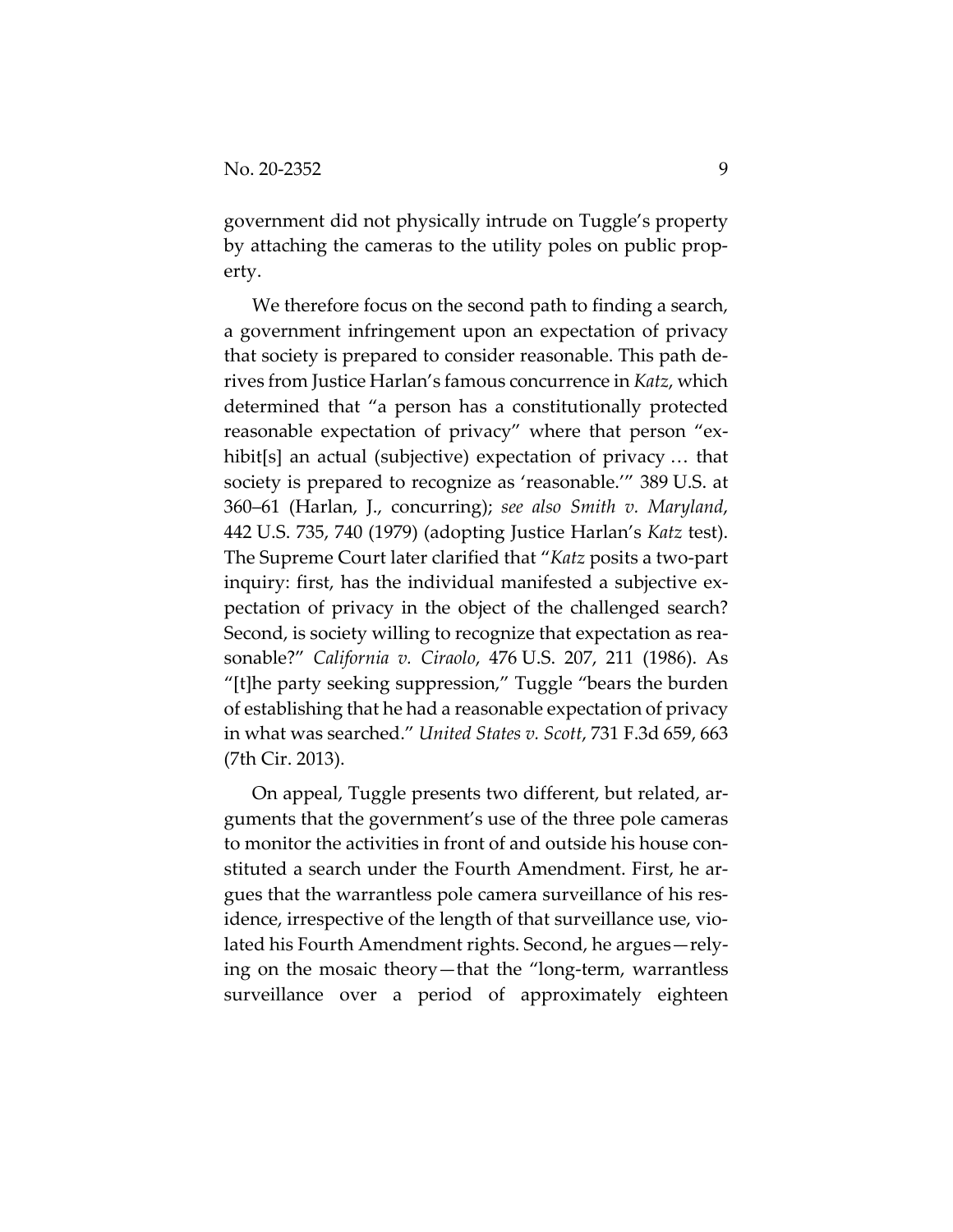months" amounted to a Fourth Amendment violation. We consider each argument in turn.

## **A. The Isolated Use of Cameras**

Tuggle first frames the issue as "whether the use of warrantless pole camera surveillance of Mr. Tuggle's private residence violated his Fourth Amendment rights?" For present purposes, we will consider only whether the isolated use of pole cameras—by which we mean the use of pole cameras irrespective of the length of that use—constitutes a Fourth Amendment search. In other words, we ask: Did the Fourth Amendment preclude law enforcement officers from the isolated use of pole cameras on public property without a warrant to observe Tuggle's private home?

Framed as such, the answer is clearly no. At the outset, we note that Tuggle likely has not, at *Katz*'s first prong, "exhibited an actual (subjective) expectation of privacy" in the goings-on outside of his home. *Katz*, 389 U.S. at 361 (Harlan, J., concurring). Nothing in the record suggests that Tuggle erected any fences or otherwise tried to shield his yard or driveway from public view, which might have signaled he feared the wandering eye or camera lens on the street. We therefore do not confront the more challenging situation in which the government intentionally places cameras to see *over* a fence to observe a private residence in a manner unavailable to a ground-level passerby. *See generally United States v. Cuevas-Sanchez*, 821 F.2d 248, 251 (5th Cir. 1987) (concluding that defendant "manifested the subjective expectation of privacy in his backyard" because "he erected fences around [it], screening the activity within from views of casual observers," and "the area monitored by the camera fell within the curtilage of his home, an area protected by traditional fourth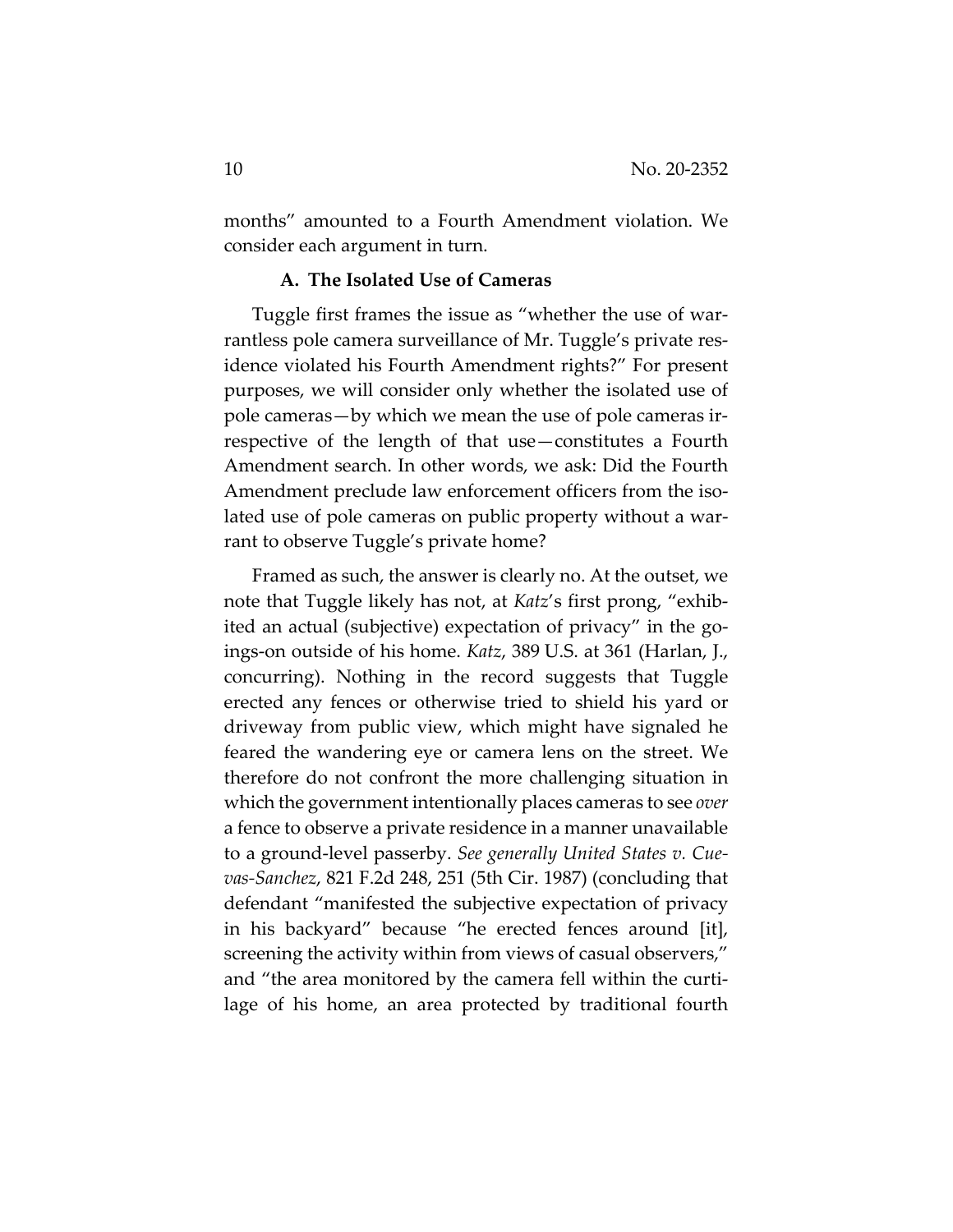amendment analysis"). Nevertheless, courts have not uniformly applied the subjective prong of the *Katz* test, and some legal scholars have called its significance in resolving cases into question. *See generally* Orin S. Kerr, Katz *Has Only One Step: The Irrelevance of Subjective Expectations*, 82 U. Chi. L. Rev. 113, 113 (2015) (arguing that "the majority of judicial opinions applying *Katz* do not even mention the subjective-expectations test; opinions that mention the test usually do not apply it; and even when courts apply it, the test makes no difference to the results"). Thus, we primarily focus our attention on *Katz*'s objective inquiry.

As to that objective prong—those privacy expectations society is willing to accept as reasonable—"[t]he expectation of privacy does not extend to '[w]hat a person knowingly exposes to the public, even in his own home or office.'" *Thompson*, 811 F.3d at 949 (quoting *Katz*, 389 U.S. at 351). The Supreme Court has made clear that "[t]he Fourth Amendment protection of the home has never been extended to require law enforcement officers to shield their eyes when passing by a home on public thoroughfares." *Ciraolo*, 476 U.S. at 213; *see also Kyllo v. United States*, 533 U.S. 27, 32 (2001) ("[V]isual observation is no 'search' at all."); *California v. Greenwood*, 486 U.S. 35, 41 (1988) ("[P]olice cannot reasonably be expected to avert their eyes from evidence of criminal activity that could have been observed by any member of the public."). We have also observed that home dwellers do not generally enjoy a "reasonable expectation of privacy in [their] driveway[s]." *See United States v. Evans*, 27 F.3d 1219, 1228–29 (7th Cir. 1994) (collecting cases); *see also United States v. French*, 291 F.3d 945, 955 (7th Cir. 2002) (holding defendant had "no reasonable expectation of privacy in the driveway and gravel walkways" leading to his home).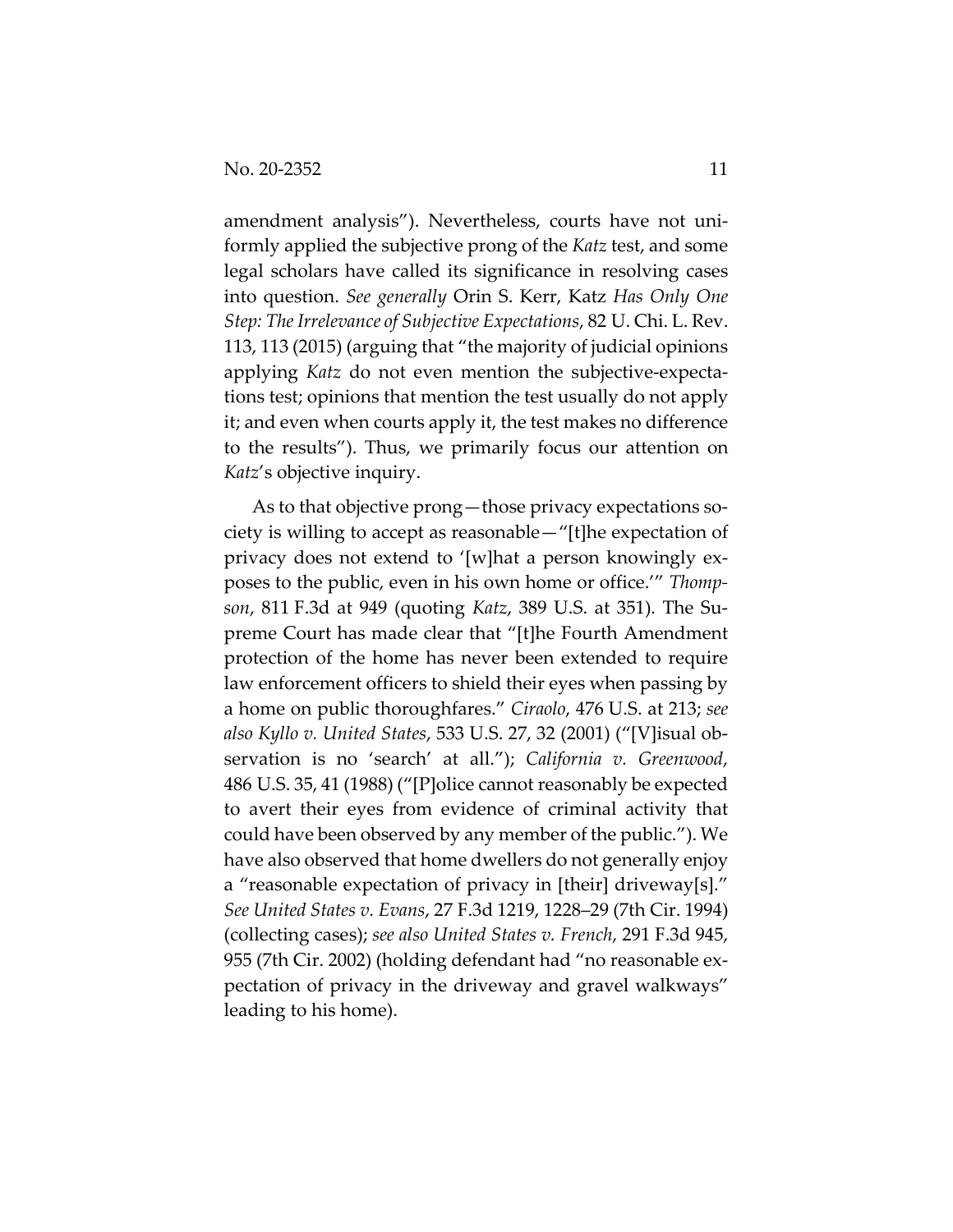In this case, Tuggle knowingly exposed the areas captured by the three cameras. Namely, the outside of his house and his driveway were plainly visible to the public. He therefore did not have an expectation of privacy that society would be willing to accept as reasonable in what happened in front of his home. *See Evans*, 27 F.3d at 1228. The Fourth Amendment accordingly did not require officers to "shield their eyes" (or their cameras) when passing by Tuggle's "home on public thoroughfares." *See Ciraolo*, 476 U.S. at 213.

Tuggle's argument that the cameras transformed otherwise lawful visual surveillance into unconstitutional technological surveillance does not undermine our conclusion that the isolated use of pole cameras here did not constitute a search. Specifically, Tuggle argues that "[w]hile the 'fruits' of the pole cameras could have been achieved by traditional visual or physical surveillance, the use of technology change[d] the reasonableness of the expectation of privacy." *See Jones*, 565 U.S. at 412 ("It may be that achieving the same result through electronic means, without an accompanying trespass, is an unconstitutional invasion of privacy ….").

To be sure, the Supreme Court has cautioned that the government's use of some technologies falls within the ambit of the Fourth Amendment, but the Court has also affirmed that "[n]othing in the Fourth Amendment prohibit[s] the police from augmenting the sensory faculties bestowed upon them at birth with such enhancement as science and technology afforded them in" certain instances. *United States v. Knotts*, 460 U.S. 276, 282 (1983).

The prototypical example of impermissible technology for Fourth Amendment purposes is the government's use of a thermal imaging device that detects relative heat levels within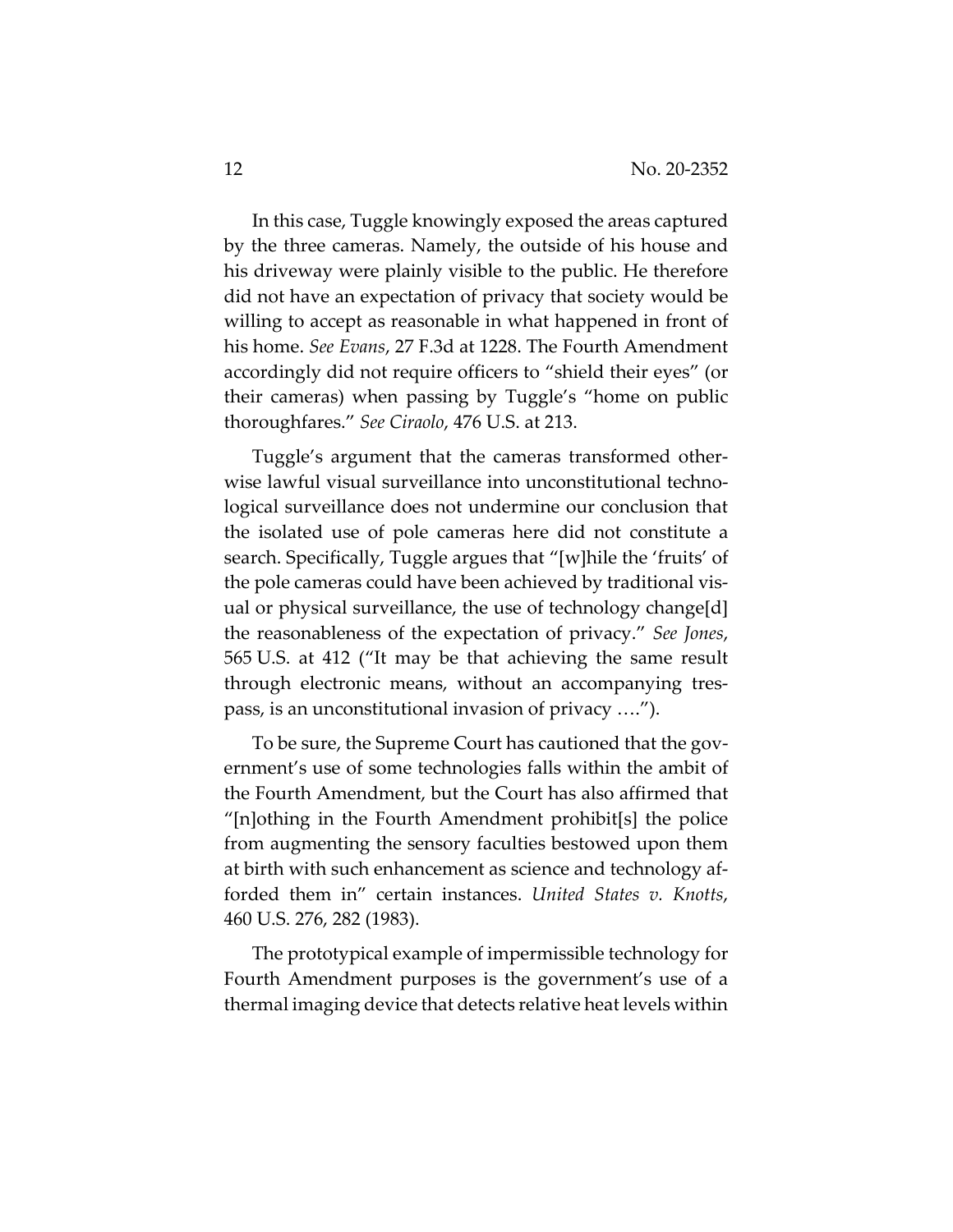a residence. The Supreme Court held the use of the device to be an unlawful search in violation of the Fourth Amendment in *Kyllo v. United States*. 533 U.S. at 40. While the thermal imaging device did not physically intrude on the defendant's property, the Court expressed concern about "leav[ing] the homeowner at the mercy of advancing technology." *Id.* at 35. The Court therefore held that governmental use of "a device that is not in general public use, to explore details of the home that would previously have been unknowable without physical intrusion," constitutes a Fourth Amendment search "and is presumptively unreasonable without a warrant." *Id.* at 40.

Despite the *Kyllo* standard, the Supreme Court has routinely approved of law enforcement officers' use of cameras to aid investigations. In *Dow Chemical Co. v. United States*, 476 U.S. 227 (1986), the Supreme Court held "that the taking of aerial photographs of [a 2,000-acre] industrial plant complex from navigable airspace is not a search prohibited by the Fourth Amendment." *Id.* at 239. The Court acknowledged that "the technology of photography has changed in this century*,*" *id.* at 231, and said:

> It may well be … that surveillance of private property by using highly sophisticated surveillance equipment not generally available to the public, such as satellite technology, might be constitutionally proscribed absent a warrant. But the photographs here are not so revealing of intimate details as to raise constitutional concerns. Although they undoubtedly give [the government] more detailed information than naked-eye views, they remain limited to an outline of the facility's buildings and equipment.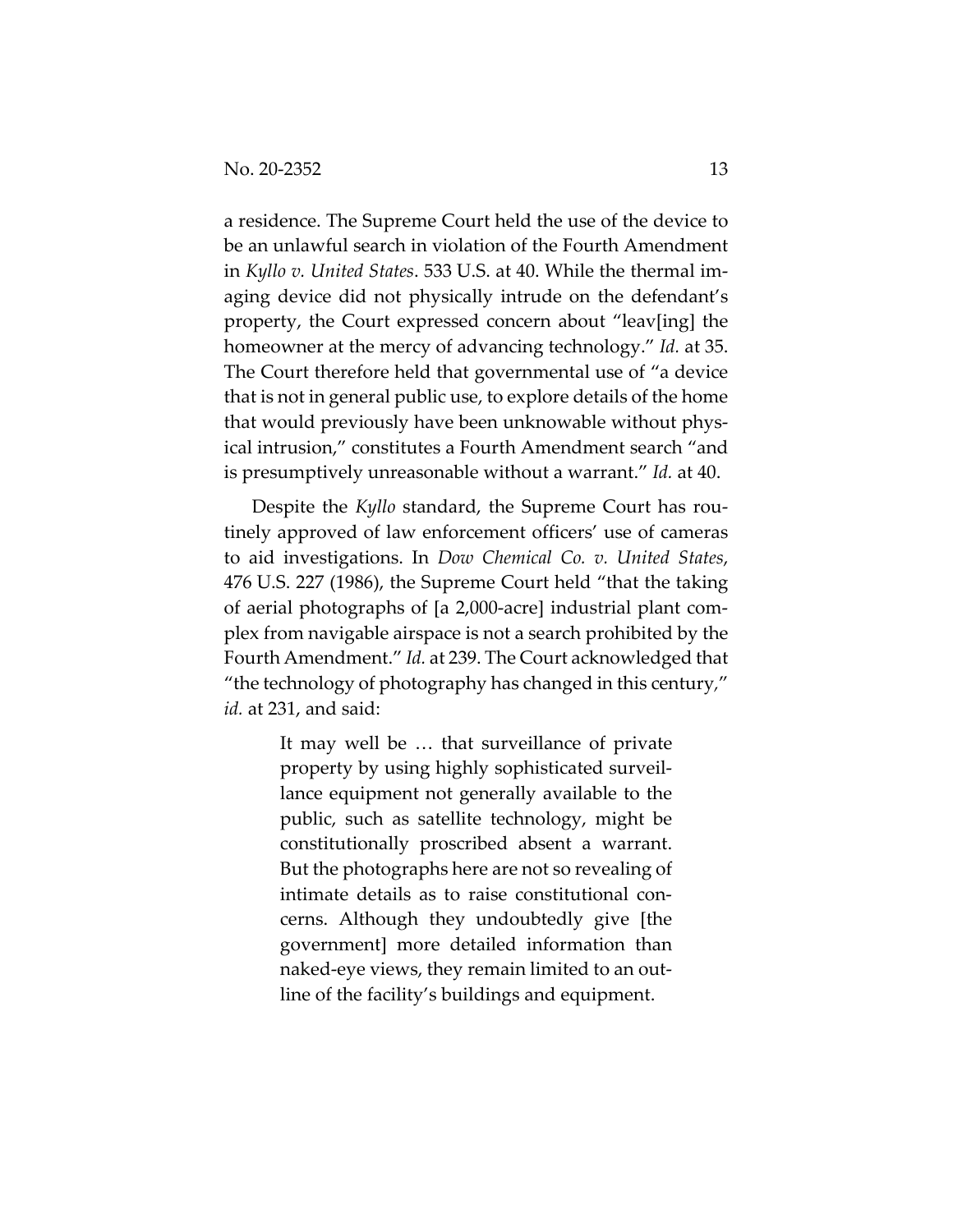Id. at 238. To that end, the Court noted that "[t]he mere fact that human vision is enhanced somewhat, at least to the degree here, does not give rise to constitutional problems" because the aerial photography cameras did not raise the "far more serious questions" presented by a device that could "penetrate walls or windows so as to hear and record confidential discussions." *Id.* at 238–39.

On the same day it issued *Dow Chemical*, the Supreme Court held in *California v. Ciraolo* that law enforcement did not violate the Fourth Amendment when it observed and photographed the defendant's marijuana plants while flying 1,000 feet overhead in a private plane. 476 U.S. at 209–10. The Court explained that although the defendant may have demonstrated a subjective expectation of privacy by erecting fences, society was not prepared to accept that expectation as reasonable because the government surveilled "within public navigable airspace … in a physically nonintrusive manner." *Id.* at 213. In other words, "[a]ny member of the public flying in this airspace who glanced down could have seen everything that these officers observed." *Id.* at 213–14. The Court did not even consider the impact of the camera—thus assuming it was entirely permissible for officers to use cameras in that place in which they were lawfully entitled to be.

Despite the prevalence of cameras in today's society, we have not identified in our own precedent any cases in which we squarely evaluated the constitutionality of the government's use of remote cameras, pole cameras, or the like, to aid law enforcement surveillance. We have, however, acknowledged the commonplace role cameras have in our society. *Cf. United States v. Paxton*, 848 F.3d 803, 812 (7th Cir. 2017) ("[W]e are fast approaching a day when police interactions with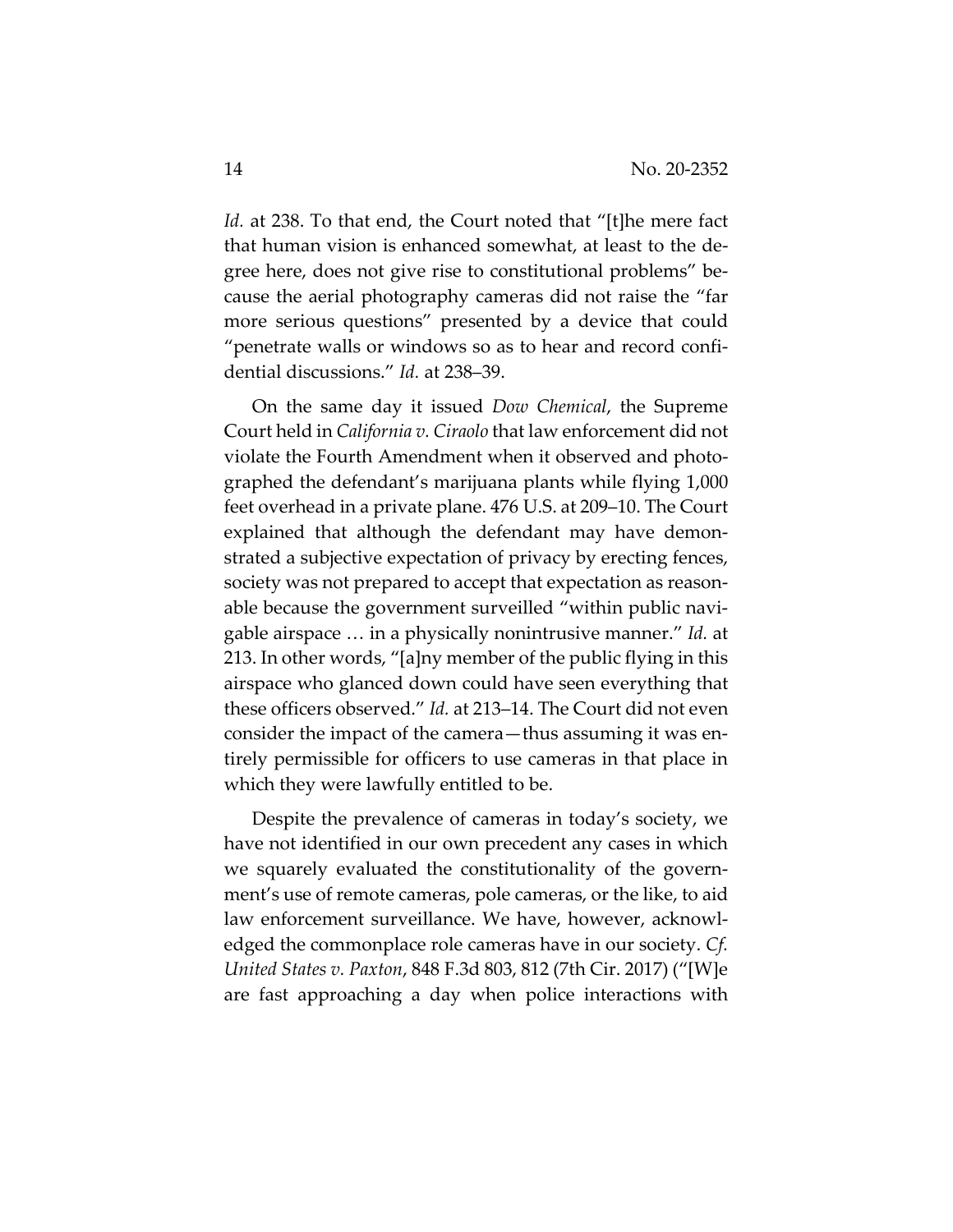civilians, including detainees, will be recorded from beginning to end, and for a variety of important ends."). Thus, the question of whether the isolated use of pole cameras, without a warrant, on public property is constitutional is an issue of first impression. Our sister circuits, including the Fourth and the Tenth Circuits, that have considered governmental reliance on cameras to observe the exteriors of private homes have held such uses to be constitutional.<sup>1</sup>

We likewise conclude that, under a straightforward application of *Kyllo*, the isolated use of pole cameras here did not run afoul of Fourth Amendment protections. Today, cameras are in "general public use." *Kyllo*, 533 U.S. at 40. Now more than ever, cameras are ubiquitous, found in the hands and pockets of virtually all Americans, on the doorbells and entrances of homes, and on the walls and ceilings of businesses. *See Carpenter v. United States*, 138 S. Ct. 2206, 2220 (2018) (declining to "call into question conventional surveillance techniques and tools, *such as security cameras*" (emphasis added)); *Paxton*, 848 F.3d at 812. To that point, if some thirty years ago extensive aerial photography of a 2,000-acre industrial property, *see Dow Chem.*, 476 U.S. at 229, or of marijuana plants otherwise concealed at ground level, *see Ciraolo*, 476 U.S. at 209, did not qualify as Fourth Amendment searches, then certainly

<sup>1</sup> *See, e.g.*, *United States v. Vankesteren*, 553 F.3d 286, 287 (4th Cir. 2009) (holding the government had not violated the defendant's Fourth Amendment rights through use of "a hidden, fixed-range, motion-activated video camera placed in the [defendant's] open fields"); *United States v. Jackson*, 213 F.3d 1269, 1282 (10th Cir.) (holding that "evidence obtained from the video cameras installed on the telephone poles and the recordings made in the undercover FBI car were not introduced in violation of … the Fourth Amendment"), *vacated on other grounds*, 531 U.S. 1033 (2000).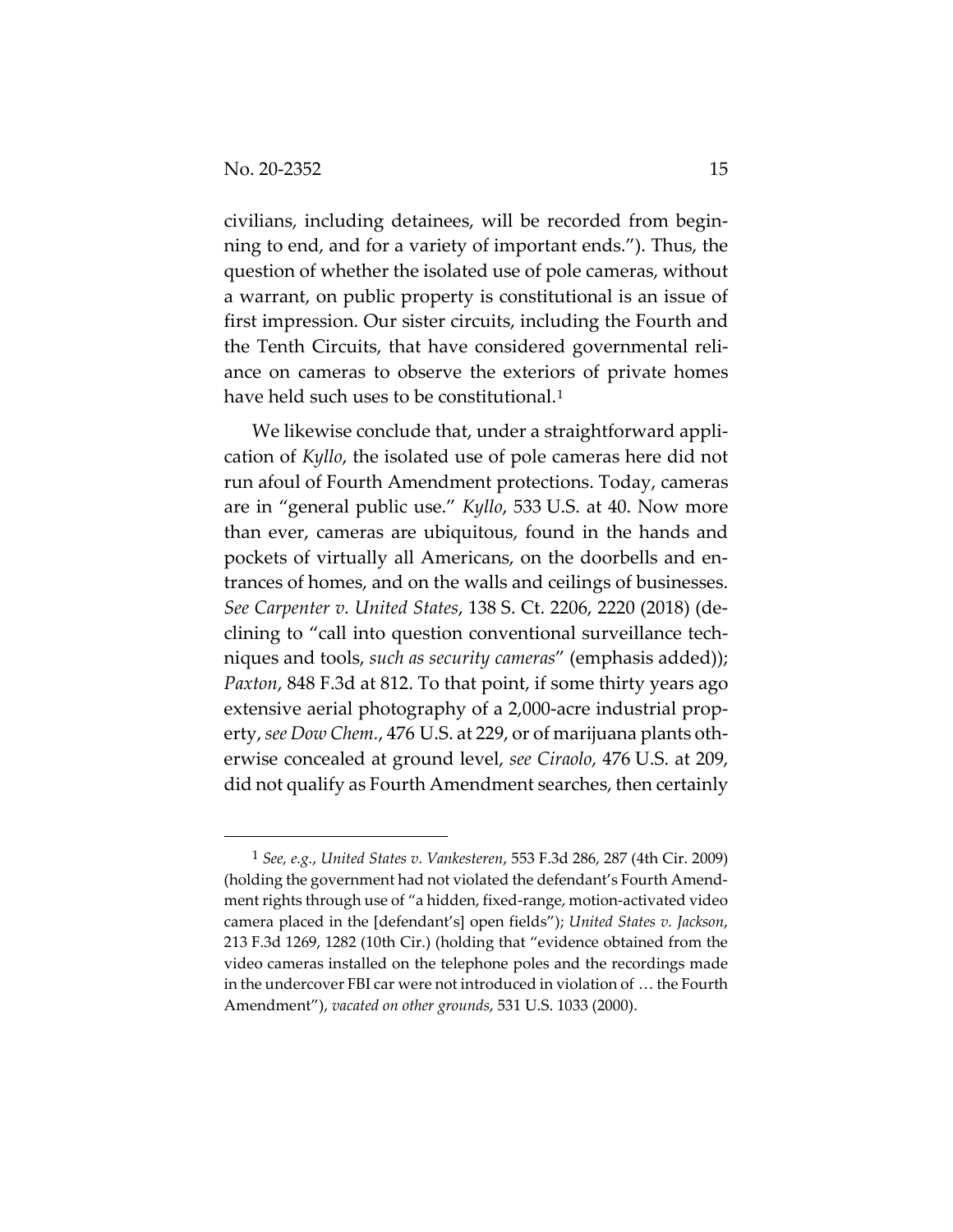ground-level video footage of an unobstructed home from a public vantage point is not a search.

While the video cameras in this case "undoubtedly g[a]ve [the government] more detailed information than naked-eye views," they did not do so to a degree that "give[s] rise to constitutional problems." *See Dow Chem.*, 476 U.S. at 238. The government only used the cameras to identify who visited Tuggle's house and what they carried, all things that a theoretical officer could have observed without a camera. *Cf. Thompson*, 811 F.3d at 950 ("The video cameras in this case captured nothing more than what the informant could see with his naked eye."). That the government could replay the footage and remotely control the camera does not affect our analysis because these features are a far cry from the "highly sophisticated surveillance equipment not generally available to the public" that animated the *Dow Chemical* decision. 476 U.S. at 238. The cameras did not "penetrate walls or windows so as to hear and record confidential" information, *id.* at 239, nor did they "explore details of the home that would previously have been unknowable without physical intrusion," *Kyllo*, 553 U.S. at 40.

In sum, the government used a commonplace technology, located where officers were lawfully entitled to be, and captured events observable to any ordinary passerby. The government did not invade an expectation of privacy that society would be prepared to accept as reasonable. Accordingly, the isolated use of pole cameras here did not constitute a Fourth Amendment search.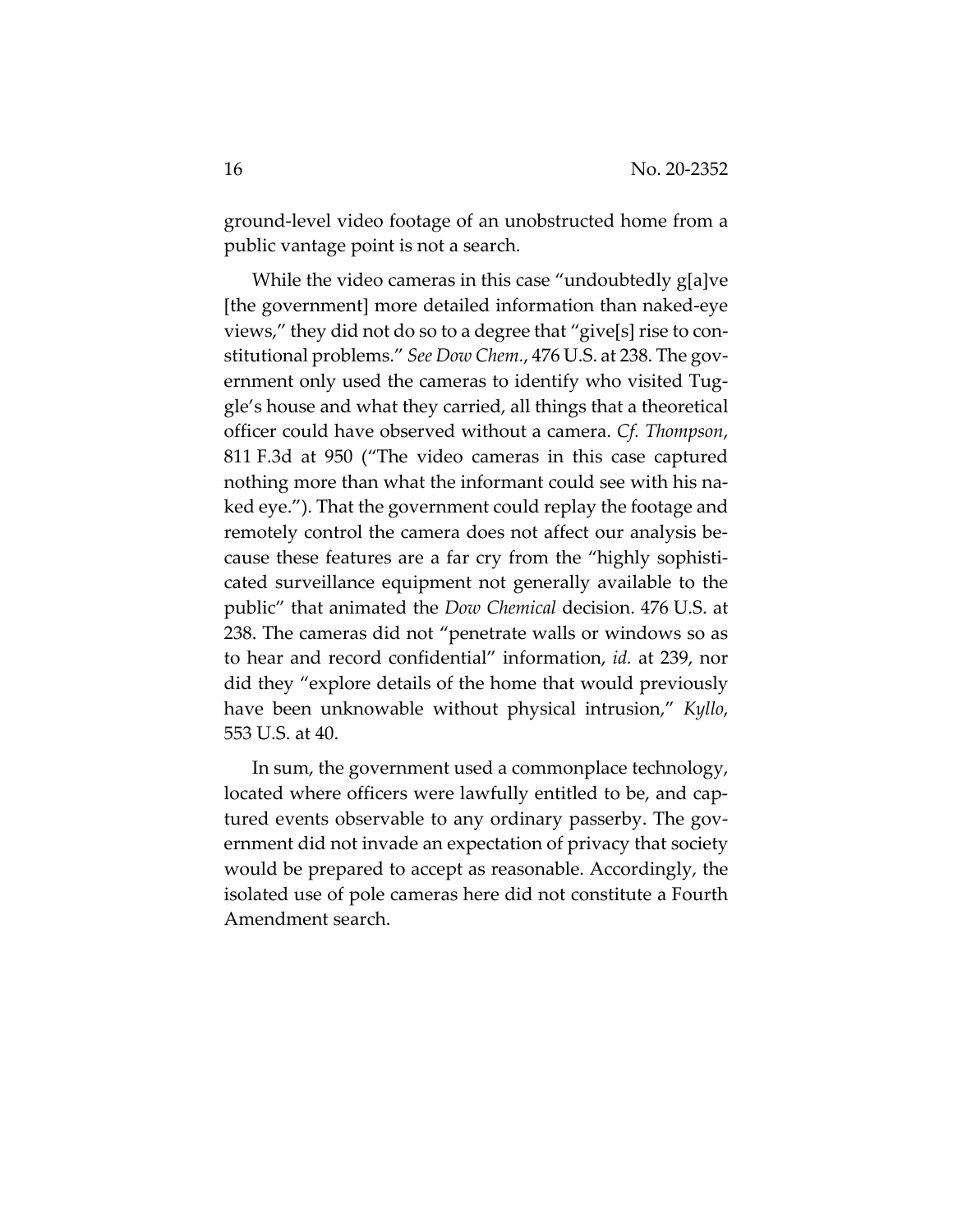#### **B. The Prolonged, Round-the-Clock Use of Cameras**

The more challenging question is Tuggle's second theory of a Fourth Amendment violation: that the prolonged and uninterrupted use of those cameras constituted a search. Tuggle characterizes this theory in two ways. First, he argues more generally that the "long-term use of the pole cameras over an extended period of approximately eighteen months violates the Fourth Amendment." Second, he asserts that "[a]pplying the mosaic theory, the use of warrantless pole cameras continuously for over [eighteen] months is unconstitutional under the Fourth Amendment." While framed differently, both Tuggle's theories functionally ask whether the mosaic theory supports finding a Fourth Amendment search here. To answer that question, we will begin by explaining the mosaic theory and noting that while the theory has gained some judicial traction the Supreme Court has yet to affirmatively require lower courts to apply it. Then, we will outline how other courts have disagreed over whether prolonged pole camera surveillance constitutes a Fourth Amendment search. Drawing on those discussions—and noting our reservations—we will finally address why the prolonged use of pole cameras here did not constitute a Fourth Amendment search.

#### *1. The Mosaic Theory Generally*

In its simplest form, the mosaic theory attempts to capture the idea that the "government can learn more from a given slice of information if it can put that information in the context of a broader pattern, a mosaic." Matthew B. Kugler & Lior Jacob Strahilevitz, *Actual Expectations of Privacy, Fourth Amendment Doctrine, and the Mosaic Theory*, 2015 Sup. Ct. Rev. 205, 205 (2015). Thus, it "holds that, when it comes to people's reasonable expectations of privacy, the whole is greater than the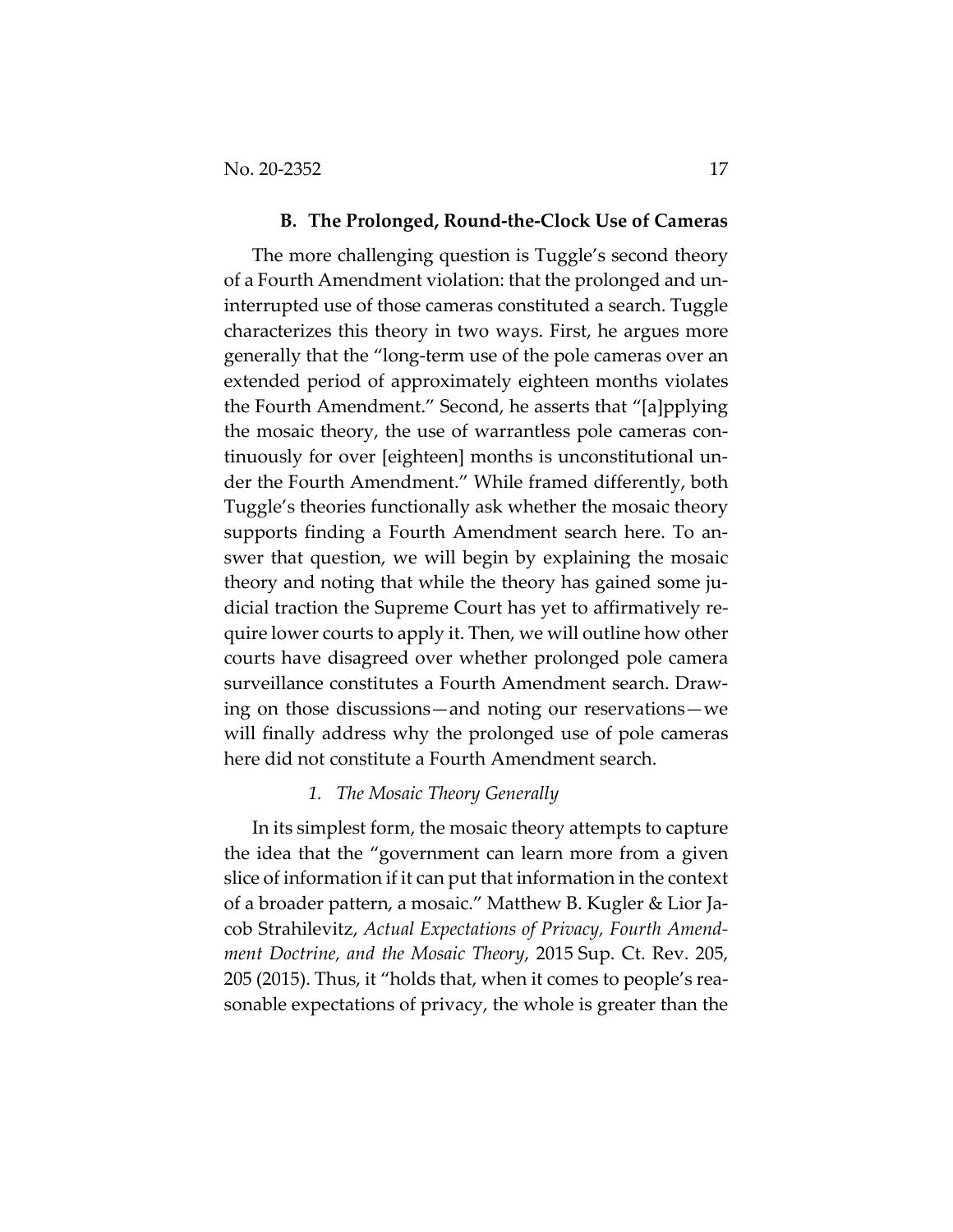sum of its parts." *Id.*; *see also* David Gray & Danielle Keats Citron, *A Shattered Looking Glass: The Pitfalls and Potential of the Mosaic Theory of Fourth Amendment Privacy*, 14 N.C. J. L. & Tech. 381, 415 (2013) ("The mosaic theory …. recognizes that, although a collection of dots is sometimes nothing more than a collection of dots, some collections of dots, when assessed holistically, are *A Sunday Afternoon on the Island of La Grande Jatte*."); Orin S. Kerr, *The Mosaic Theory of the Fourth Amendment*, 111 Mich. L. Rev. 311, 313 (2012). For present purposes, we ground our discussion in these high-level articulations of the mosaic theory although we note that justices, judges, and academics vary in how they define and (even whether they explicitly) refer to the theory and its principles.

Some judges and justices have relied on mosaic-like reasoning, but the Supreme Court has not bound lower courts to apply the mosaic theory. The theory first emerged in Fourth Amendment jurisprudence in *United States v. Maynard*, 615 F.3d 544 (D.C. Cir. 2010). The D.C. Circuit considered whether the government's tracking of the defendant's car for twenty-eight days by installing a global positioning system ("GPS") device onto his car without a valid warrant constituted a search under the Fourth Amendment. *Id.* at 555. The court invoked the "mosaic theory," *id.* at 562, to determine that the surveillance constituted a Fourth Amendment search:

> [W]e hold the whole of a person's movements over the course of a month is not actually exposed to the public because the likelihood a stranger would observe all those movements is not just remote, it is essentially nil. It is one thing for a passerby to observe or even to follow someone during a single journey as he goes to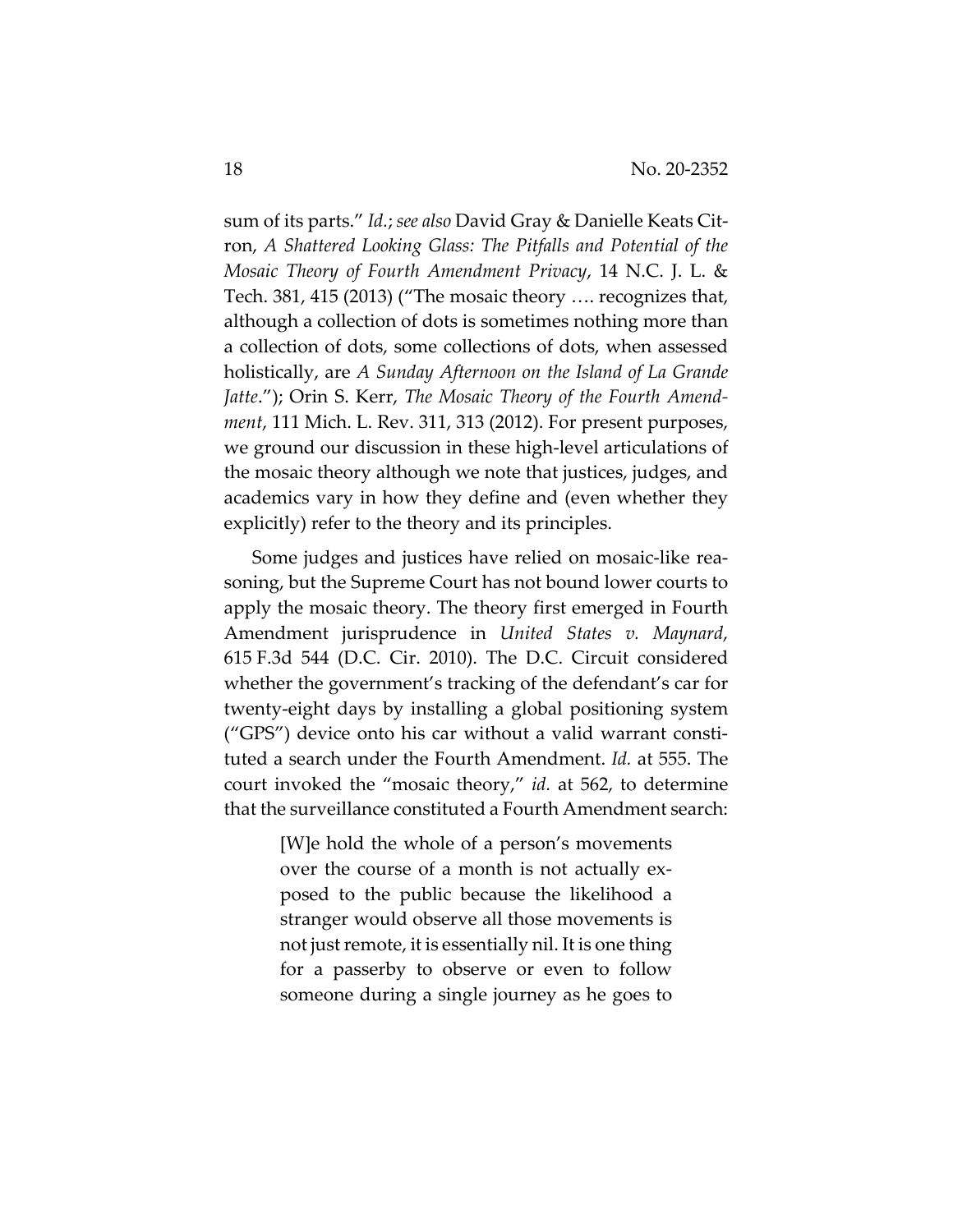the market or returns home from work. It is another thing entirely for that stranger to pick up the scent again the next day and the day after that, week in and week out, dogging his prey until he has identified all the places, people, amusements, and chores that make up that person's hitherto private routine.

*Id.* at 560. The D.C. Circuit continued:

Prolonged surveillance reveals types of information not revealed by short-term surveillance, such as what a person does repeatedly, what he does not do, and what he does ensemble. These types of information can each reveal more about a person than does any individual trip viewed in isolation. Repeated visits to a church, a gym, a bar, or a bookie tell a story not told by any single visit, as does one's not visiting any of these places over the course of a month. The sequence of a person's movements can reveal still more; a single trip to a gynecologist's office tells little about a woman, but that trip followed a few weeks later by a visit to a baby supply store tells a different story. A person who knows all of another's travels can deduce whether he is a weekly church goer, a heavy drinker, a regular at the gym, an unfaithful husband, an outpatient receiving medical treatment, an associate of particular individuals or political groups and not just one such fact about a person, but all such facts.

Id. at 562 (footnote omitted).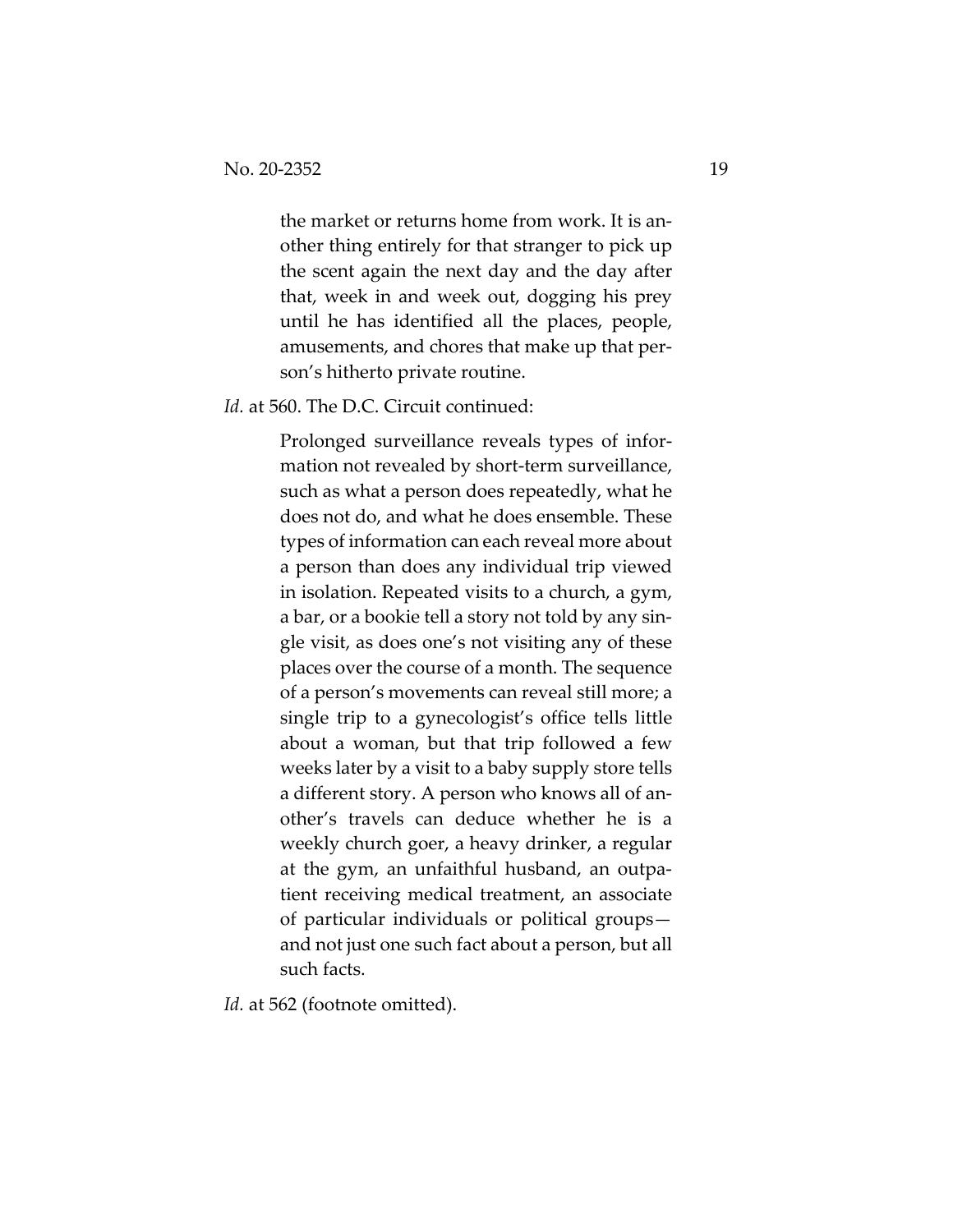Reviewing the issue of GPS monitoring under a different name, *United States v. Jones*, a majority of the Supreme Court affirmed *Maynard* on a narrow "property-based" theory, *see*  565 U.S. at 404–11, declining to rely on the mosaic theory, *see id.* at 412–13*.* Specifically, the *Jones* majority held that the government had effected a physical trespass on private property by attaching the device on the defendant's vehicle without a warrant. *Id.* at 404–07.

Concurring in the judgment, however, Justice Alito joined by Justices Ginsburg, Breyer, and Kagan—endorsed the mosaic theory's logic and rejected the majority's stringent reliance on a trespass theory. In Justice Alito's view, the GPS monitoring crossed a constitutional line, wherever that line might be:

> [R]elatively short-term monitoring of a person's movements on public streets accords with expectations of privacy that our society has recognized as reasonable. But the use of longer term GPS monitoring in investigations of most offenses impinges on expectations of privacy. For such offenses, society's expectation has been that law enforcement agents and others would not—and indeed, in the main, simply could not—secretly monitor and catalogue every single movement of an individual's car for a very long period.

*Id.* at 430 (Alito, J., concurring) (citation omitted). As he wrote, "the line was surely crossed before the 4–week mark" of the government's tracking of "every movement that [the defendant] made in the vehicle he was driving." *Id.* While describing Justice Alito's *Jones* concurrence as "cryptic," scholars have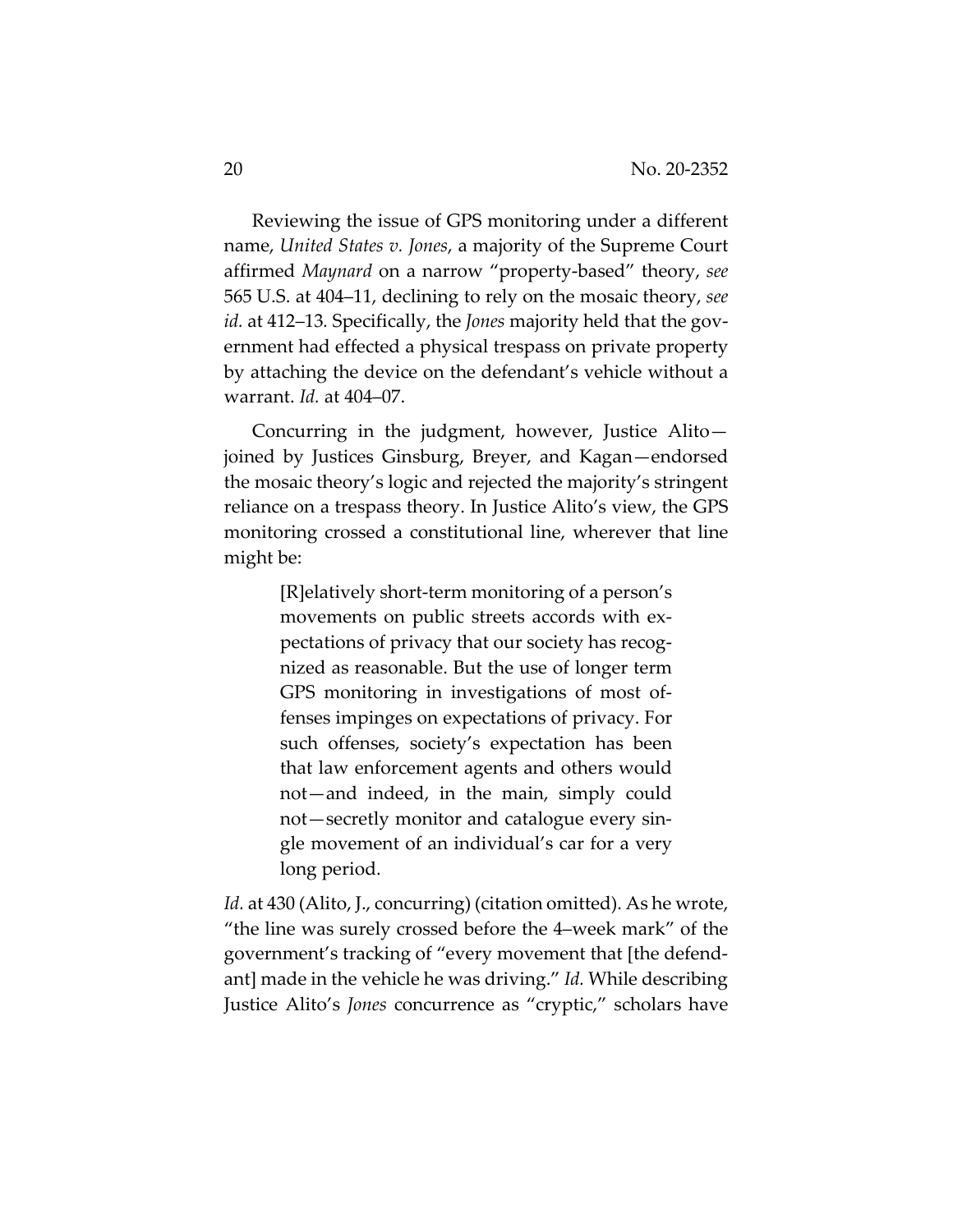read his opinion to "echo[] the D.C. Circuit's mosaic approach in *Maynard*." Kerr, *The Mosaic Theory*, *supra*, at 327.

Writing separately, Justice Sotomayor joined the majority but similarly asserted that finding a search was not contingent on a "trespassory intrusion[] on property." *Jones*, 565 U.S. at 414 (Sotomayor, J., concurring). For Justice Sotomayor, the unique investigatory capabilities of GPS monitoring—including its inexpensiveness, precision, and efficiency—posed serious concerns: "GPS monitoring generates a precise, comprehensive record of a person's public movements that reflects a wealth of detail about her familial, political, professional, religious, and sexual associations." *Id.* at 415. She explained:

> I would take these attributes of GPS monitoring into account when considering the existence of a reasonable societal expectation of privacy in the sum of one's public movements. I would ask whether people reasonably expect that their movements will be recorded and aggregated in a manner that enables the government to ascertain, more or less at will, their political and religious beliefs, sexual habits, and so on. I do not regard as dispositive the fact that the government might obtain the fruits of GPS monitoring through lawful conventional surveillance techniques.

*Id.* at 416. As with Justice Alito's concurring opinion, scholars argue that "[t]his passage clearly echoes the mosaic theory." Kerr, *The Mosaic Theory*, *supra*, at 328.

Drawing on the reasoning of these *Jones* concurrences, some scholars have argued that Chief Justice Roberts's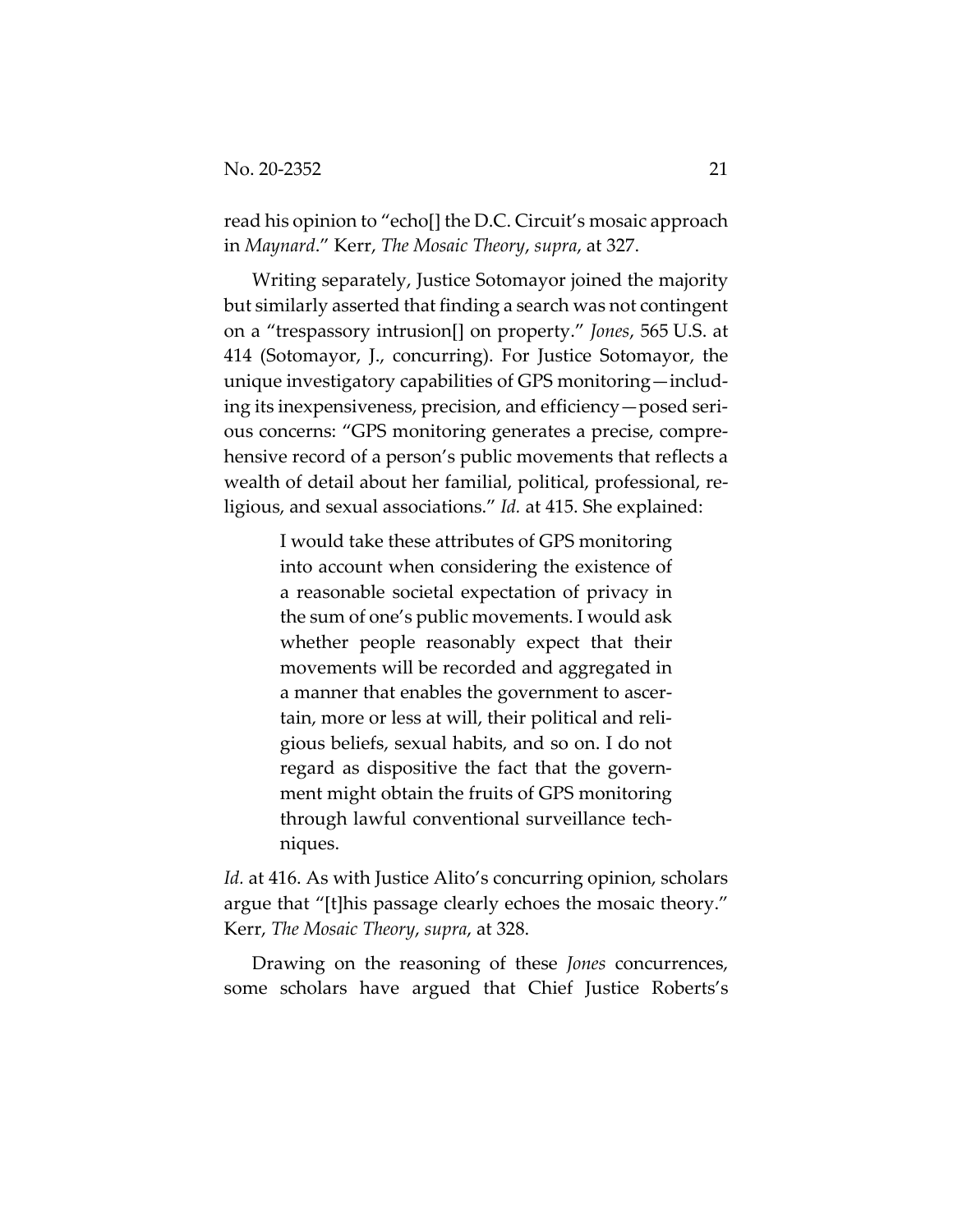unanimous opinion in *Riley v. California*, 573 U.S. 373 (2014), further illustrates support for the mosaic theory. *Riley* held that the police may not, without a warrant, search digital information on an arrestee's seized phone. *Id.* at 386. "Explaining why the arrestee's wallet could be searched but his cell phone could not, Roberts offered an argument that is much akin to the mosaic theory: …. [']The sum of an individual's private life can be reconstructed through a thousand photographs labeled with dates, locations, and descriptions; the same cannot be said of a photograph or two of loved ones tucked into a wallet.[']" *See* Kugler & Strahilevitz, *supra*, at 208 (quoting *Riley*, 573 U.S. at 394).

Most recently, a five-justice majority of the Supreme Court held in *Carpenter v. United States* that the government's collection of a defendant's cell-site location information ("CSLI") (the time-stamped records a mobile phone makes every time it connects to radio antennas known as cell sites) for a period of 127 days amounted to a search under the Fourth Amendment. 138 S. Ct. at 2211–12, 2220. The Court determined that this investigative practice violated the defendant's reasonable expectation of privacy because it provided "an all-encompassing record of the holder's whereabouts," uncovering "an intimate window into a person's life, revealing not only his particular movements, but through them his 'familial, political, professional, religious, and sexual associations.'" *Id.* at 2217 (quoting *Jones*, 565 U.S. at 415 (Sotomayor, J., concurring)). The Court emphasized that "[a] majority of this Court has already recognized that individuals have a reasonable expectation of privacy in the whole of their physical movements." *Id.* (citing Justice Alito's and Justice Sotomayor's *Jones* concurrences). Scholars describe the *Carpenter* majority as effectively "endors[ing] the mosaic theory of privacy." Paul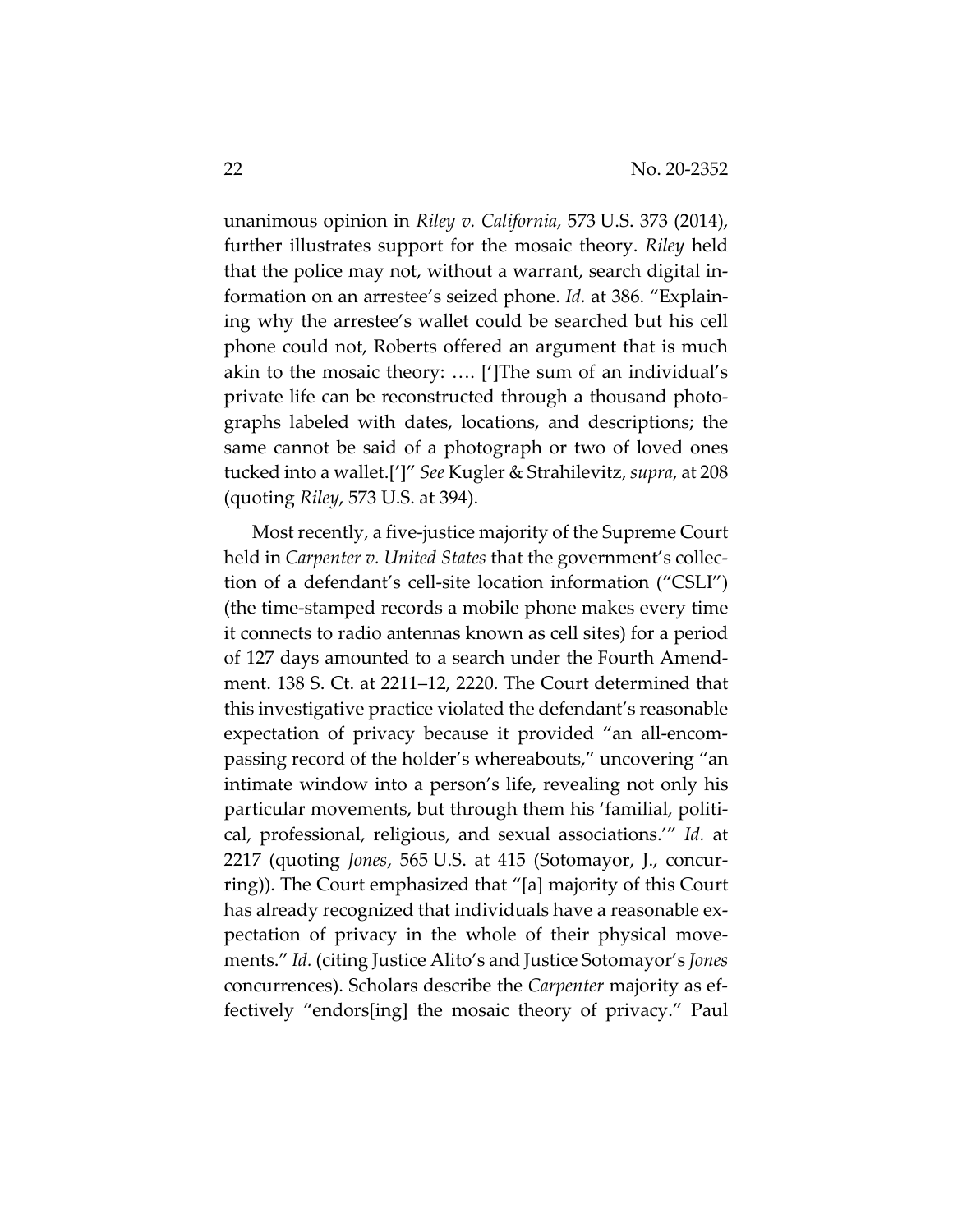Ohm, *The Many Revolutions of* Carpenter, 32 Harv. J.L. & Tech. 357, 373 (2019).

Despite garnering passing endorsement from some—if not most—of the justices in the various opinions in *Jones*, *Riley*, and *Carpenter*, the theory has not received the Court's full and affirmative adoption. At a minimum, the Supreme Court has not yet required lower courts to apply it. Moreover, many courts that have considered the theory have expressed disapproval,2 although not without exception.3 Additionally, the

3 *See, e.g.*, *Commonwealth v. McCarthy*, 142 N.E.3d 1090, 1102–03 (Mass. 2020) ("This aggregation principle or mosaic theory is wholly consistent with the statement in *Katz*, 389 U.S. at 351, 88 S.Ct. 507, that '[w]hat a person knowingly exposes to the public … is not a subject of Fourth Amendment protection,' because the whole of one's movements, even if they are all individually public, are not knowingly exposed in the aggregate." (alterations in original)); *United States v. Diggs*, 385 F. Supp. 3d 648, 652 (N.D.

<sup>2</sup> *See, e.g.*, *United States v. Howard*, 426 F. Supp. 3d 1247, 1255–56 (M.D. Ala. 2019) (declining to apply the mosaic theory, in part, because "[t]he idea that constitutionality could hinge on the duration of a 'search' has puzzled a Supreme Court justice, several circuit judges, three district courts, two state supreme courts, and one of the nation's leading Fourth Amendment scholars" (footnotes omitted)), *aff'd*, No. 20-10877, 2021 WL 2155414 (11th Cir. May 27, 2021); *State v. Muhammad*, 451 P.3d 1060, 1073 (Wash. 2019) (rejecting government's argument invoking mosaic theory and criticizing the theory as eluding a "workable analysis" because "[r]ather than offering analysis based on a reasonable expectation of privacy, the mosaic theory instead requires a case-by-case, ad hoc determination of whether the length of time of a cell phone ping violated the Fourth Amendment"); *Tracey v. State*, 152 So. 3d 504, 520 (Fla. 2014) (rejecting mosaic theory and "conclud[ing] that basing the determination as to whether warrantless real time cell site location tracking violates the Fourth Amendment on the length of the time the cell phone is monitored is not a workable analysis").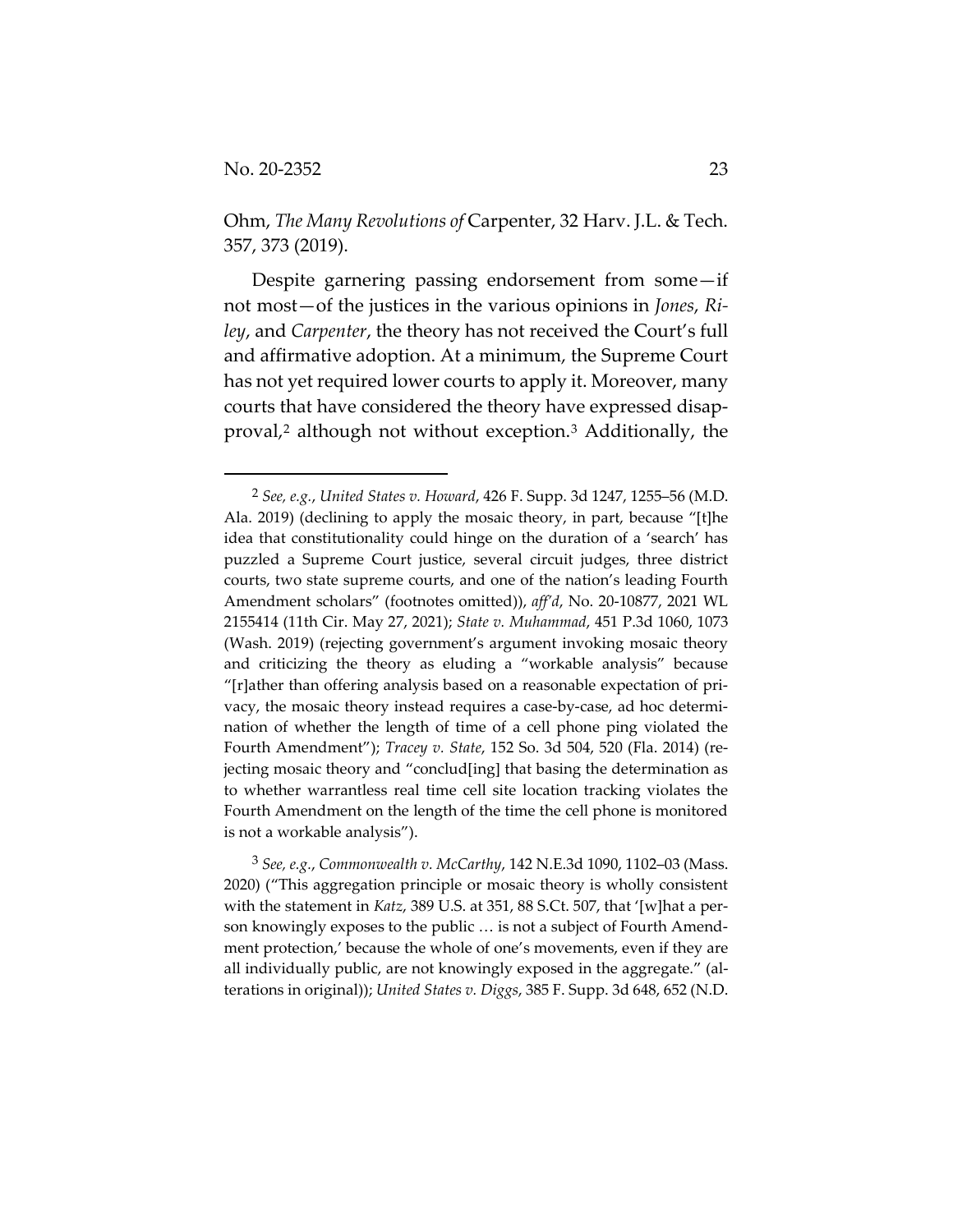mainstream academic view has urged courts to reject the theory.4 Accordingly, whether or not the theory has merit from a theoretical or policy standpoint, Tuggle has not presented us with binding caselaw indicating that we *must* apply the mosaic theory.

# *2. Prolonged Pole Camera Surveillance in Other Courts*

Having noted the reluctance of some courts to adopt the mosaic theory, we now turn to the specific issue at hand: the constitutionality of *prolonged* pole camera surveillance. Like the isolated use of pole cameras, the government's prolonged use of pole cameras to surveil someone's home presents an issue of first impression for this Court. We therefore begin by surveying the decisions of courts that have addressed longterm pole camera or video surveillance.

Ill. 2019) (relying on the "scope of the reasonable expectation of privacy identified by the *Jones* concurrences and reaffirmed in *Carpenter*" to find a search based on government's use of GPS data)*, reconsideration denied*, No. 18 CR 185, 2020 WL 208826 (N.D. Ill. Jan. 14, 2020); *State v. Jones*, 2017 SD 59, ¶ 29, 903 N.W.2d 101, 110 ("The information gathered through the use of targeted, long-term video surveillance will necessarily include a mosaic of intimate details of the person's private life and associations.").

<sup>4</sup> *See, e.g.*, Kerr, *The Mosaic Theory*, *supra*, at 344, 353 (detailing case against mosaic theory in favor of a "sequential approach to Fourth Amendment analysis" and concluding that "despite … good intentions, the mosaic theory represents a Pandora's Box that courts should leave closed"); Kugler & Strahilevitz, *supra*, at 259–60 (illustrating, empirically, "that very large majorities of the American public do not conceptualize Fourth Amendment expectations of privacy in a manner that is congenial to the 'mosaic theory'"). *But see generally* Gray & Citron, *supra*, at 411–28 (responding to prominent criticism of, and defending, mosaic theory).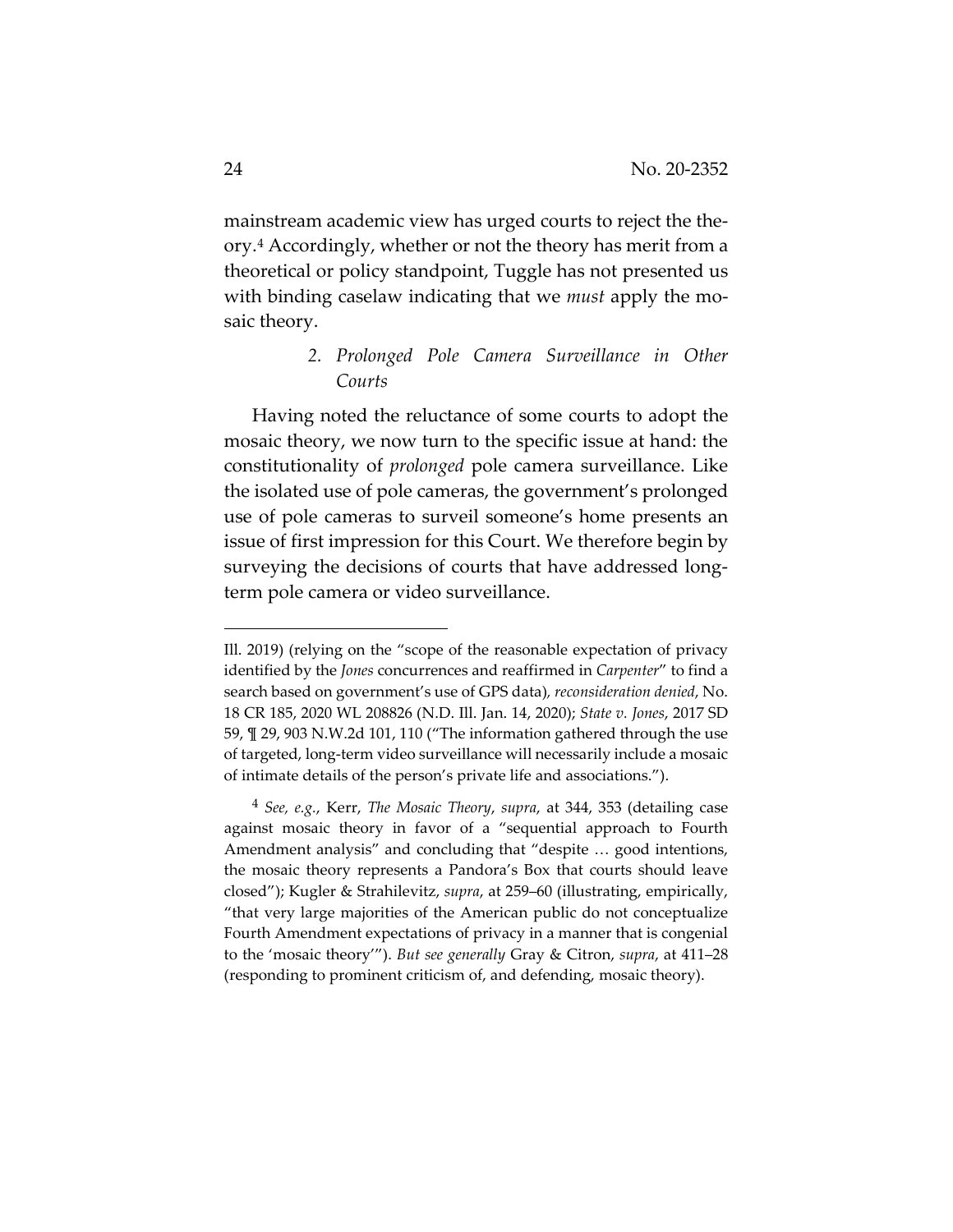Federal circuit, federal district, and state courts have splintered on how to treat police use of cameras on public property (or, with consent, on private property) to record what happens outside one's home. That said, not all the cases we discuss specifically addressed the issue of the government using cameras to paint a mosaic of a person's private life, nor did all the cases deal specifically with pole cameras.

Our sister circuits have almost uniformly declined to find Fourth Amendment searches in situations similar to the one presented here. For example, in *United States v. Houston*, 813 F.3d 282 (6th Cir. 2016), the Sixth Circuit concluded the government's use of pole cameras installed on public property and trained on the defendant's home for ten weeks did not constitute a Fourth Amendment search. *Id.* at 287–88. The Sixth Circuit reasoned the defendant did not have a "reasonable expectation of privacy in video footage recorded by a camera that was located on top of a public utility pole and that captured the same views enjoyed by passersby on public roads." *Id.* The Sixth Circuit emphasized that the agents "only observed what [the defendant] made public to any person traveling on the roads surrounding the farm" and that the camera accomplished what agents "stationed … round-theclock" could have observed. *Id.* at 288. Furthermore, they explicitly rejected that the duration of surveillance altered their analysis "because the Fourth Amendment does not punish law enforcement for using technology to more efficiently conduct their investigations." *Id.*5

<sup>5</sup> *See also United States v. Trice*, 966 F.3d 506, 516 (6th Cir. 2020) (reaffirming *Houston* post-*Carpenter*), *cert. denied*, 141 S. Ct. 1395 (2021). *But see United States v. Anderson-Bagshaw*, 509 F. App'x 396, 405 (6th Cir.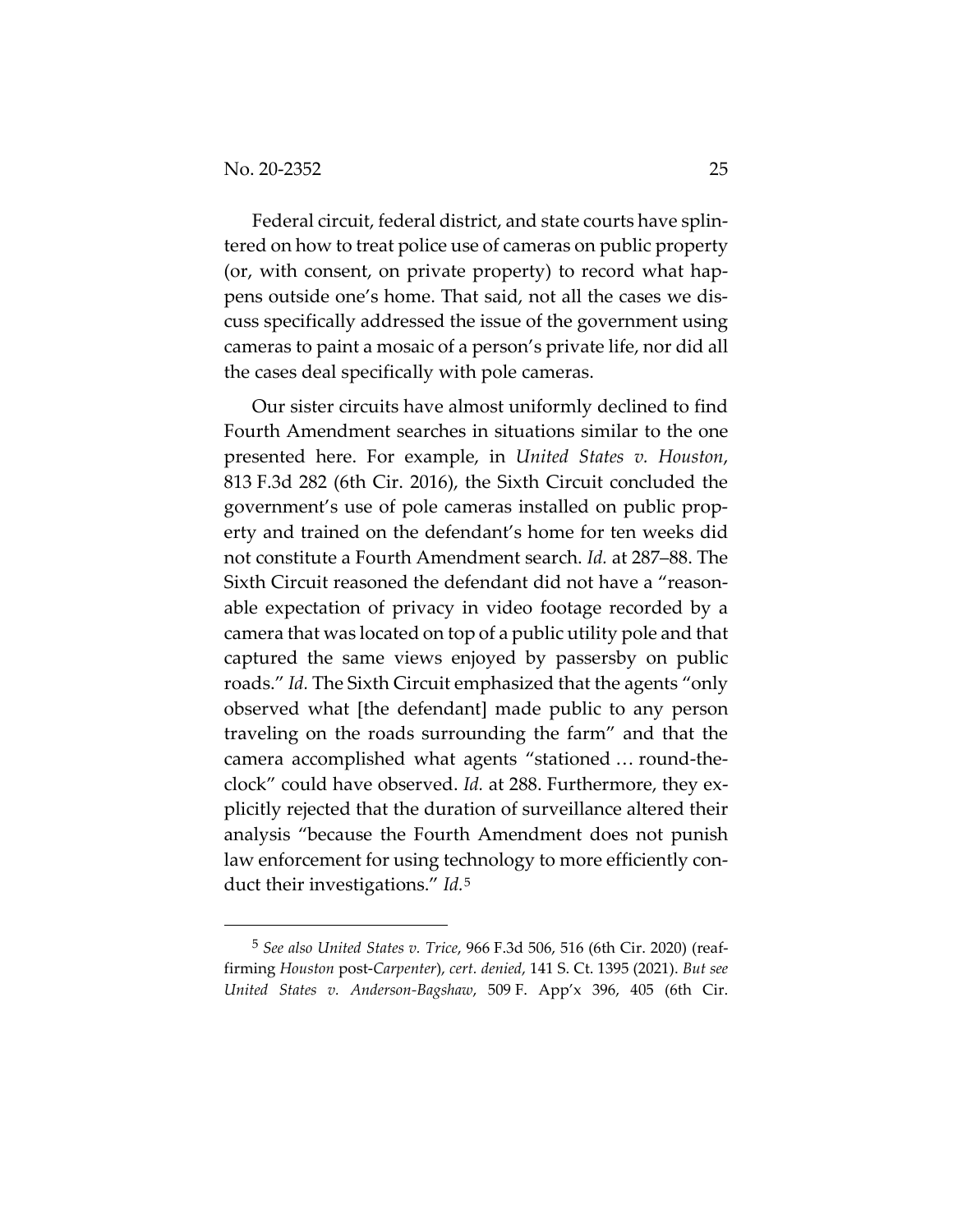In harmony with the Sixth Circuit, the First,<sup>6</sup> Fourth,<sup>7</sup> and Tenth<sup>8</sup> Circuits (and arguably the Ninth Circuit<sup>9</sup>) have similarly approved of governmental use of cameras, but we again

6 *See, e.g.*, *United States v. Bucci*, 582 F.3d 108, 116–17 (1st Cir. 2009) (holding defendant did not establish "a reasonable objective expectation of privacy" that was invaded by eight-month long video surveillance of his home from a utility pole). *But see United States v. Moore-Bush*, 982 F.3d 50, 50 (1st Cir. 2020) (mem.) (scheduling en banc hearing for March 23, 2021, to review panel decision affirming *Bucci* on stare decisis grounds).

7 The Fourth Circuit held that the government's use of "a hidden, fixed-range, motion-activated video camera placed in the [defendant's] open fields" did not violate the Fourth Amendment. *Vankesteren*, 553 F.3d at 287, 288–91. This decision, however, did not turn on how long the government used the camera.

8 The Tenth Circuit held that "evidence obtained from the video cameras installed on the telephone poles and the recordings made in the undercover FBI car were not introduced in violation of … the Fourth Amendment." *Jackson*, 213 F.3d at 1282*; see also United States v. Cantu*, 684 F. App'x 703, 703 (10th Cir. 2017) (unpublished) (reaffirming *Jackson*'s holding that warrantless video surveillance did not constitute search). Like the Fourth Circuit in *Vankesteren*, however, neither *Jackson* nor *Cantu* centered on the mosaic or a like theory.

<sup>9</sup> In holding that footage obtained from surveillance camera installed without warrant in a common area of hospital did not constitute Fourth Amendment search, the Ninth Circuit reasoned "the defendant had no objectively reasonable expectation of privacy that would preclude video surveillance of activities already visible to the public." *See United States v. Gonzalez*, 328 F.3d 543, 548 (9th Cir. 2003).

<sup>2012) (&</sup>quot;[W]e confess some misgivings about a rule that would allow the government to conduct long-term video surveillance of a person's backyard without a warrant. Few people, it seems, would expect that the government can constantly film their backyard for over three weeks using a secret camera that can pan and zoom and stream a live image to government agents.").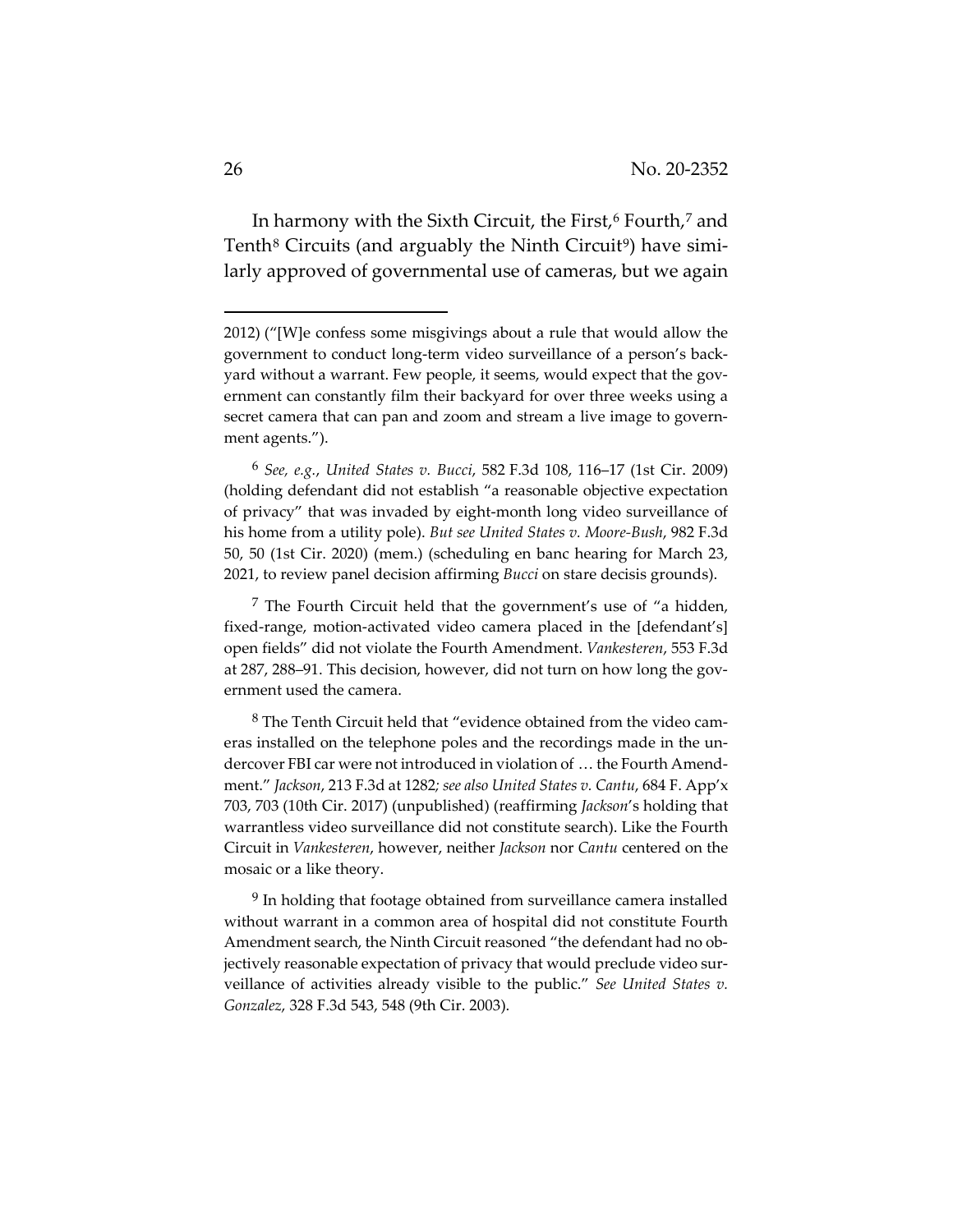note these cases did not squarely address the same factual and legal circumstances presented here.

Furthermore, the only circuit to require the government to seek a court order authorizing video surveillance is the Fifth Circuit, which, decades before *Jones* and *Carpenter*, found the government's use of a pole camera for more than thirty days to record the exterior of defendant's home "qualif[ied] as a search under the [F]ourth [A]mendment …." *See Cuevas-Sanchez*, 821 F.2d at 251. Significantly, however, the government positioned the camera in that case to look over a tenfoot-tall fence and capture images unviewable to passersby. *See id*. Thus, for now, no federal circuit court has found a Fourth Amendment search based on long-term use of pole cameras on public property to view plainly visible areas of a person's home. To part ways with our sister circuits that have spoken to pole cameras, then, would likely create a circuit split, which "generally requires quite solid justification; we do not lightly conclude that our sister circuits are wrong." *Andrews v. Chevy Chase Bank*, 545 F.3d 570, 576 (7th Cir. 2008).

Federal district courts are mixed on whether pole camera surveillance constitutes a search. Following the trend lines of the federal circuit courts, district courts in the Seventh Circuit have found no Fourth Amendment searches when law enforcement officers made extended use of pole cameras.10 Some federal district courts outside the Seventh Circuit

<sup>10</sup> *See, e.g.*, *United States v. Kubasiak*, No. 18-CR-120, 2018 WL 4846761, at \*3, \*7 (E.D. Wis. Oct. 5, 2018) (finding monthslong use of a camera installed on defendant's neighbor's property was not a Fourth Amendment search because footage revealed "only what the neighbor, or a police officer standing in the neighbor's house, could have seen"); *United States v.*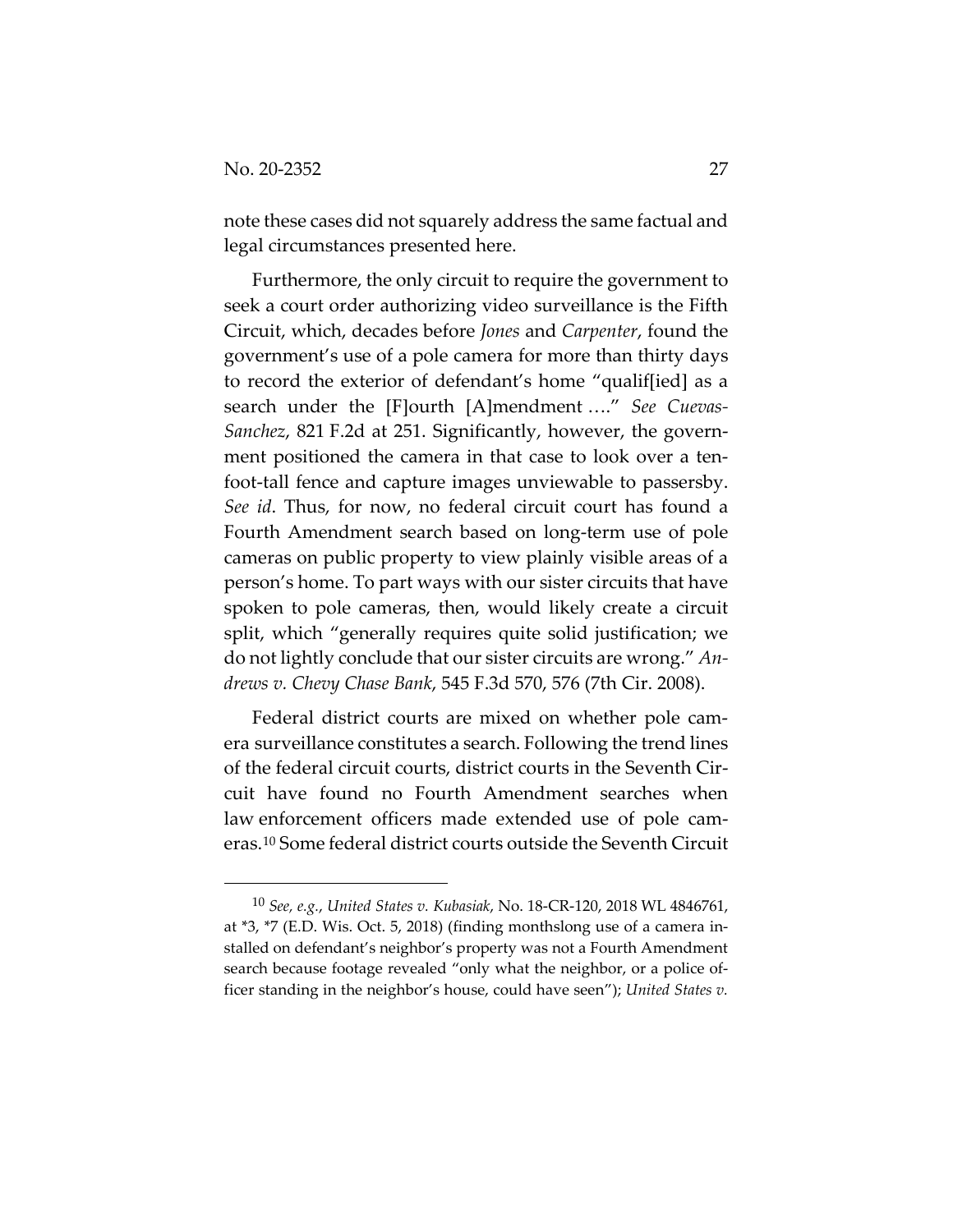*Kay*, No. 17-CR-16, 2018 WL 3995902, at \*1, \*3 (E.D. Wis. Aug. 21, 2018) (concluding eighty-seven days of pole camera surveillance "[did] not constitute a Fourth Amendment search" and noting "nearly every federal court which has addressed the issue has held that pole camera surveillance of a person's driveway or the exterior of his residence does not violate the person's reasonable expectation of privacy"); *United States v. Tirado*, No. 16-CR-168, 2018 WL 1806056, at \*3–4 (E.D. Wis. Apr. 16, 2018) (finding three-month use of pole camera was not a search because, prior to *Carpenter*, "the Seventh Circuit ha[d] not so held [that to be unconstitutional], and the other circuit courts of appeal ha[d] rejected such claims"); *see also generally United States v. Harris*, No. 17-CR-175, 2021 WL 268322 (E.D. Wis. Jan. 27, 2021) (finding warrantless video surveillance cameras in and outside of defendant's apartment complex did not amount to Fourth Amendment search because "[u]nlike [the CSLI in *Carpenter*], the video surveillance did not track the totality of the defendant's movements" (citation omitted)).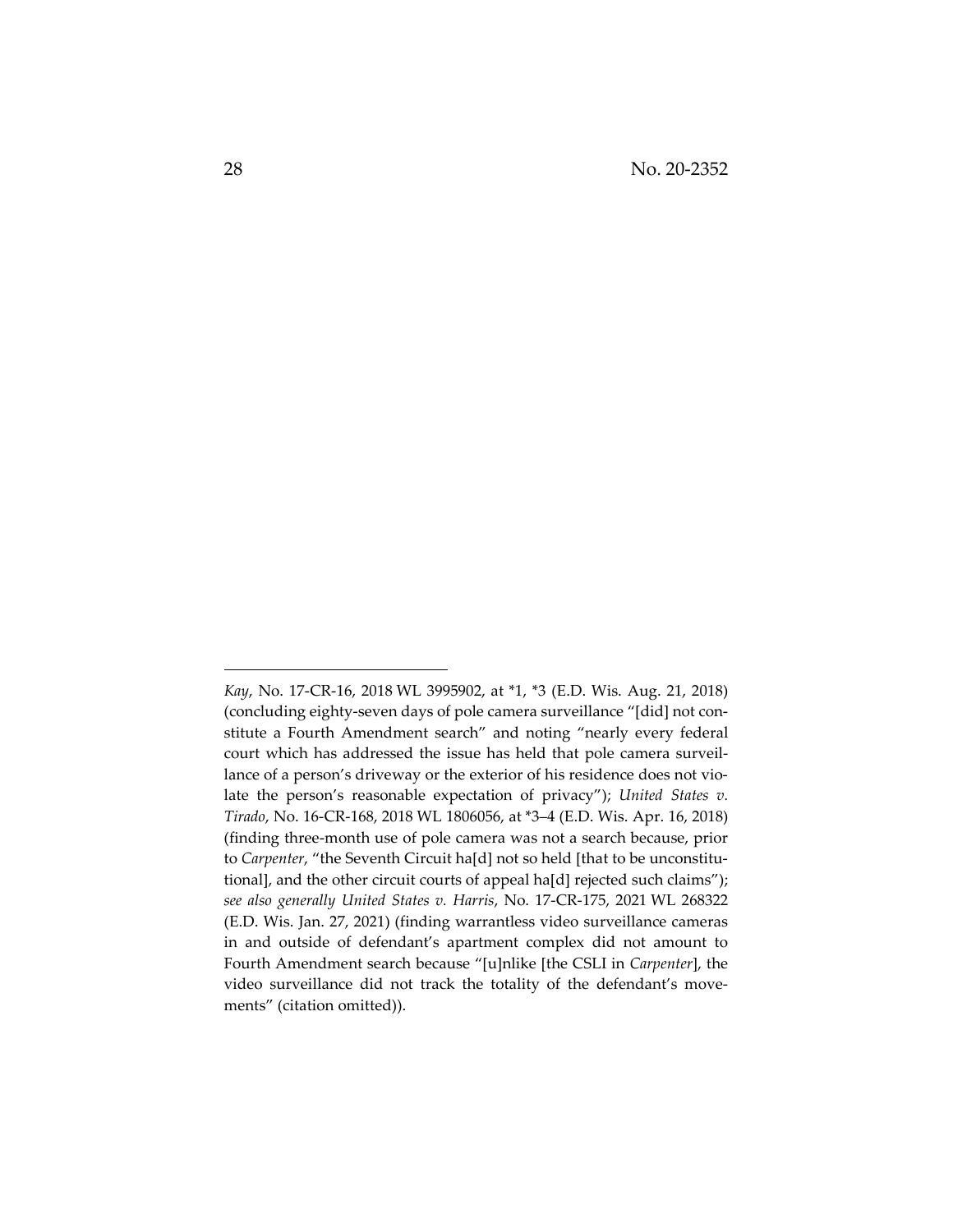agree that use of pole cameras does not constitute a search.<sup>11</sup> Nevertheless, that view is not unanimous.12

12 *See, e.g.*, *United States v. Houston*, 965 F. Supp. 2d 855, 898 (E.D. Tenn. 2013) (finding that "warrantless video surveillance of the curtilage of [the Defendant's home], beyond fourteen (14) days violated the Defendant's reasonable expectation of privacy"); *United States v. Vargas*, 2014 U.S. Dist. LEXIS 184672, \*27 (E.D. Wash. Dec. 15, 2014) ("[L]aw enforcement's video surveillance of [the defendant's] front yard for six weeks with a camera that could zoom and record violated his reasonable expectation of privacy: an expectation that society is prepared to recognize as reasonable.").

<sup>11</sup> *See, e.g.*, *United States v. Flores*, No. 19-CR-364, 2021 WL 1312583, at \*8 (N.D. Ga. Apr. 8, 2021) (finding no Fourth Amendment search from pole camera footage because "[t]he images of a single, fixed location captured by the pole camera in this case d[id] not equate with the activities revealed by cell-site location information considered by the Court in *Carpenter*"); *United States v. Edmonds*, 438 F. Supp. 3d 689, 694 (S.D. W. Va. 2020) ("declin[ing] to adopt the Defendant's proposed blanket rule that a warrant is required for use of a pole camera placed in a public location with a view available to the public"); *United States v. Mazzara*, No. 16 CR. 576, 2017 WL 4862793, at \*10–12 (S.D.N.Y. Oct. 27, 2017) (finding that twenty-one-month "video surveillance at issue … did not violate any expectation of privacy that modern society is prepared to recognize as reasonable under *Katz* and its progeny"); *United States v. Pratt*, No. 16-CR-20677-06, 2017 WL 2403570, at \*4 (E.D. Mich. June 2, 2017) ("Continuous camera surveillance of private property does raise privacy concerns and is evocative of an 'Orwellian state.' But there are mitigating factors and controlling precedent which justify denial of the motion to suppress here." (citation omitted)); *United States v. Gilliam*, No. 12-CR-93, 2015 WL 5178197, at \*9 (W.D. Pa. Sept. 4, 2015) (finding no "objectively reasonable expectation of privacy when the images captured by the pole camera were visible to any person who was located in the public street looking at his home"); *United States v. Brooks*, 911 F. Supp. 2d 836, 843 (D. Ariz. 2012) ("[L]aw enforcement's use of the pole camera did not violate the Fourth Amendment ….").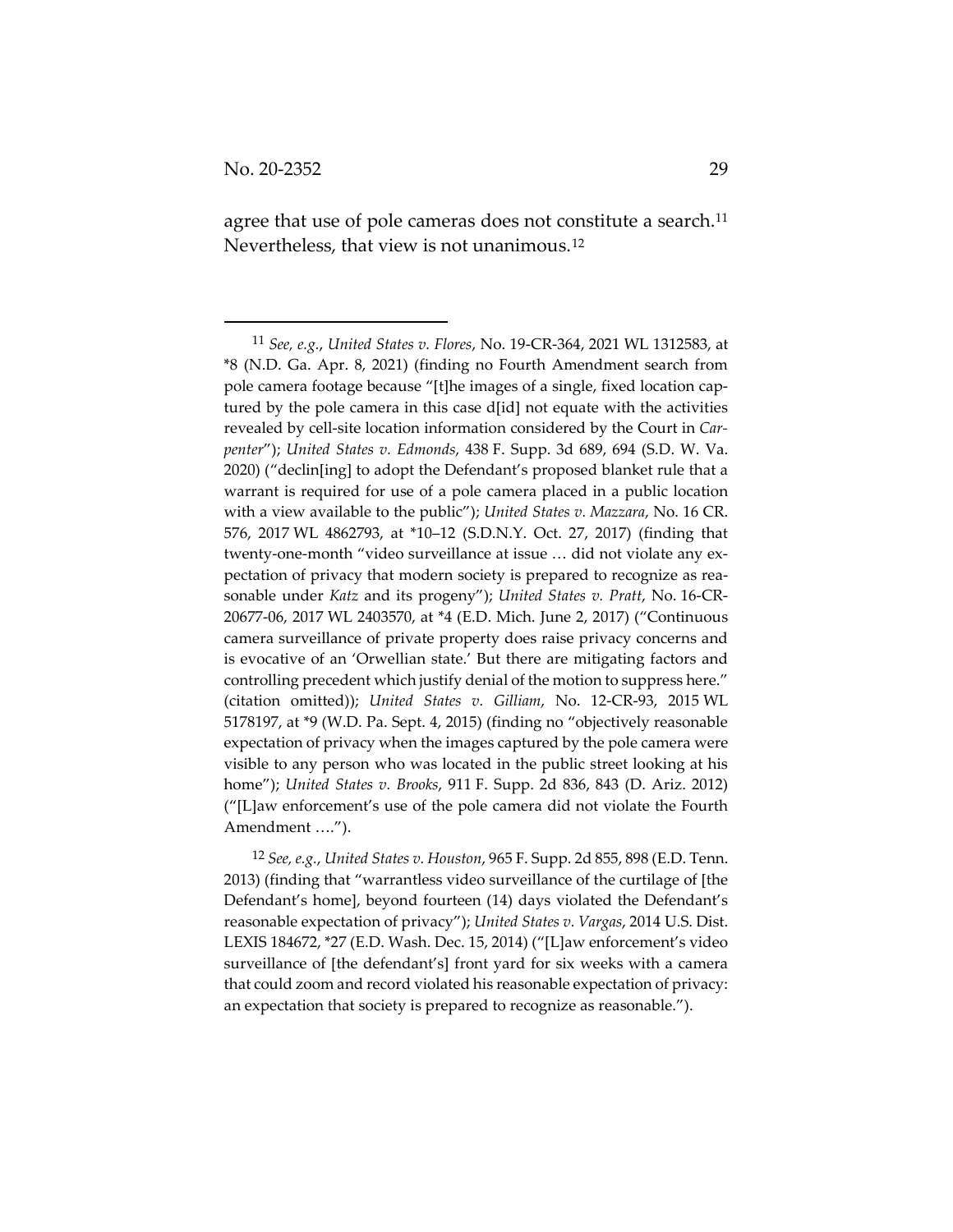State courts likewise disagree whether pole camera use constitutes a search. Some state courts have joined the chorus determining that pole camera use does not qualify as a Fourth Amendment search.<sup>13</sup> However, other state supreme and appellate courts have found the use of pole cameras for varying durations violates the Fourth Amendment.14 Mirroring this array of opinions, scholars and students have puzzled over how the law ought to treat pole camera surveillance.<sup>15</sup>

15 *See, e.g.*, Taylor H. Wilson, Jr., Note, *The Mosaic Theory's Two Steps: Surveying* Carpenter *in the Lower Courts*, 99 Tex. L. Rev. Online 155, 173–75 (2021) (discussing the "close case" pole camera surveillance presents under the mosaic theory); Aparna Bhattacharya, Note, *The Impact of* Carpenter v. United States *on Digital Age Technologies*, 29 S. Cal. Interdisc. L.J. 489, 501–07 (2020) (discussing and applying *Carpenter* to pole camera

<sup>13</sup> *See, e.g.*, *State v. Duvernay*, 2017-Ohio-4219, 92 N.E.3d 262, 269–70, at ¶ 25 (3d Dist.) (affirming an Ohio "trial court's determination that law enforcement's use of the pole camera [for nine days] did not violate [the defendant's] Fourth Amendment right to privacy").

<sup>14</sup> *See, e.g.*, *State v. Jones*, 903 N.W.2d at 111–13 (holding that government had executed a search through "the warrantless use of a pole camera to surveil a suspect's activities outside his residence for two months"); *People v. Tafoya*, 2019 COA 176, ¶¶ 2, 33–52, No. 17CA1243, 2019 WL 6333762, at \*1, \*6–10 (holding that "the continuous, three-month-long use of the pole camera constituted a search under the Fourth Amendment"), *cert. granted*, No. 20SC9, 2020 WL 4343762 (Colo. June 27, 2020); *cf. Commonwealth v. Mora*, 150 N.E.3d 297, 302 (Mass. 2020) (concluding that "continuous, long-term pole camera surveillance targeted at the residences of [the defendants] well may have been a search within the meaning of the Fourth Amendment, a question we do not reach, but certainly was a search under art. 14" of the Massachusetts Declaration of Rights); *Commonwealth v. Comenzo*, No. 1482CR01050, 2021 WL 616548, at \*8 (Mass. Super. Jan. 11, 2021) ("[T]he seventeen-day video surveillance in this case would have required a warrant under *Mora*.").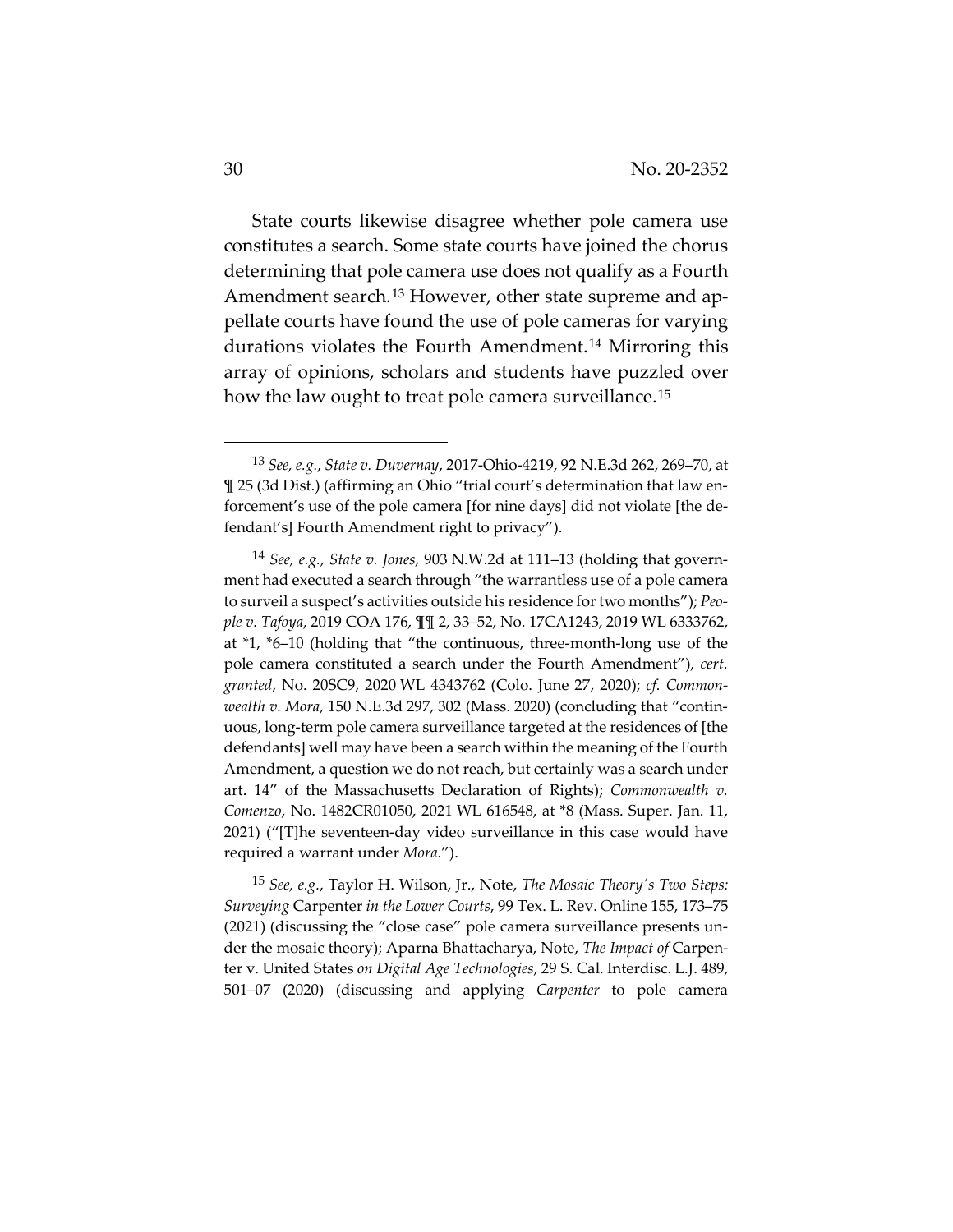# *3. The Pole Camera Surveillance Here Was Not a Search Under the Mosaic Theory*

Having outlined the theoretical and jurisprudential underpinnings of the mosaic theory and various courts' treatment of pole camera footage, we now turn to Tuggle's case. The thrust of Tuggle's argument—rooted in the mosaic theory—is that the government's use of the three pole cameras unconstitutionally "captured the whole of Mr. Tuggle's movements." *See Carpenter*, 138 S. Ct. at 2217 ("[I]ndividuals have a reasonable expectation of privacy in the whole of their physical movements."). Even if we accepted the mosaic theory, however—and we do not go that far—current Supreme Court precedent does not support Tuggle's argument.

Of course, the stationary cameras placed around Tuggle's house captured an important sliver of Tuggle's life, but they did not paint the type of exhaustive picture of his every movement that the Supreme Court has frowned upon. If the facts and concurrences of *Jones* and *Carpenter* set the benchmarks, then the surveillance in this case pales in comparison.

surveillance); Matthew Tokson, *The Next Wave of Fourth Amendment Challenges After* Carpenter, 59 Washburn L.J. 1, 17–19 (2020) (predicting the Supreme Court will "rule that [pole camera] surveillance violates the Fourth Amendment"); Taylor Cutteridge, Comment, *Now You See Me: An Examination of the Legality of Police Use of Utility Pole Surveillance Cameras*, 48 Cap. U. L. Rev. 75, 102 (2020) (concluding that the Supreme Court should hold pole camera surveillance does "not constitute a search under the Fourth Amendment"); Tiffany M. Russo, Comment, *Searches and Seizures As Applied to Changing Digital Technologies: A Look at Pole Camera Surveillance*, 12 Seton Hall Cir. Rev. 114, 115–18 (2015) (arguing that courts should broadly apply *Ciraolo*'s holding—that the defendant did not have an objectively reasonable expectation of privacy when his marijuana crop was visible to the naked eye—to video surveillance).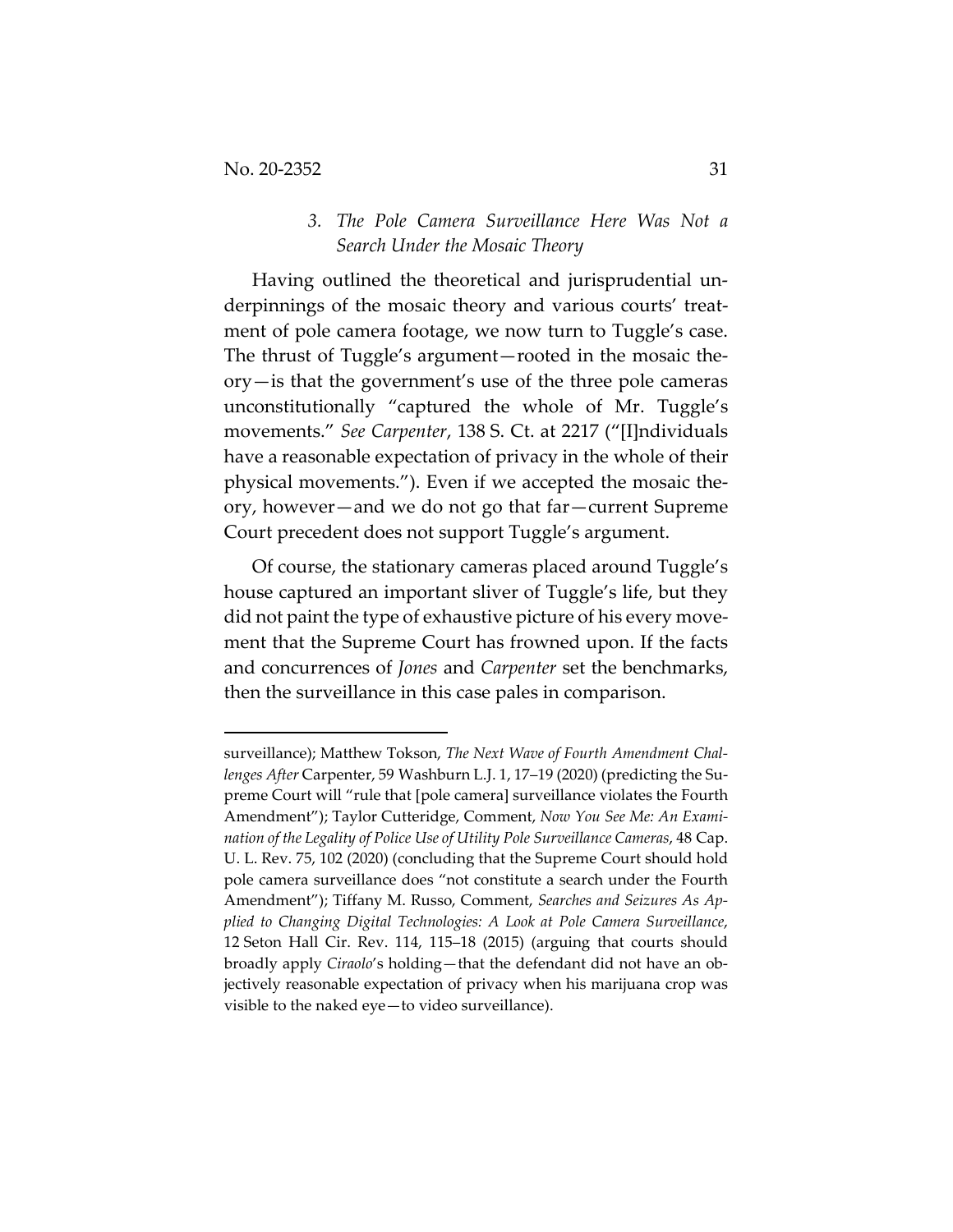In those cases, the justices expressed concerns about surveillance leading to "a precise, comprehensive record of a person's *public* movements that reflects a wealth of detail about her familial, political, professional, religious, and sexual associations." *See Jones*, 565 U.S. at 415 (Sotomayor, J., concurring) (emphasis added); *Carpenter*, 138 S. Ct. at 2217 (same). Following this reasoning, many justices saw the GPS and CSLI technologies in *Jones* and *Carpenter* as capable of capturing the whole of the defendants' movements, therefore implicating the Fourth Amendment. The CSLI at issue in *Carpenter* even tracked the defendant's movement through not only public areas, but also private places, which the Court likened to "attach[ing] an ankle monitor to the phone's user." 138 S. Ct. at 2218.

Unlike those technologies, the cameras here exposed no details about where Tuggle traveled, what businesses he frequented, with whom he interacted in public, or whose homes he visited, among many other intimate details of his life. If anything, far from capturing the "whole of his physical movements," *id.* at 2219, or his "public movements," *Jones*, 565 U.S. at 415 (Sotomayor, J., concurring), the cameras only highlighted Tuggle's *lack* of movement, surveying only the time he spent at home and thus not illuminating what occurred when he *moved* from his home.

Beyond the justices' "cryptic" embrace of the mosaic theory, Kerr, *The Mosaic Theory*, *supra*, at 326, the theory, in its inception, drew a distinction between the "passerby … observ[ing] or even … follow[ing] someone during a single journey as he goes to the market or returns home from work" and the far more problematic "stranger [who] pick[s] up the scent again the next day and the day after that, week in and week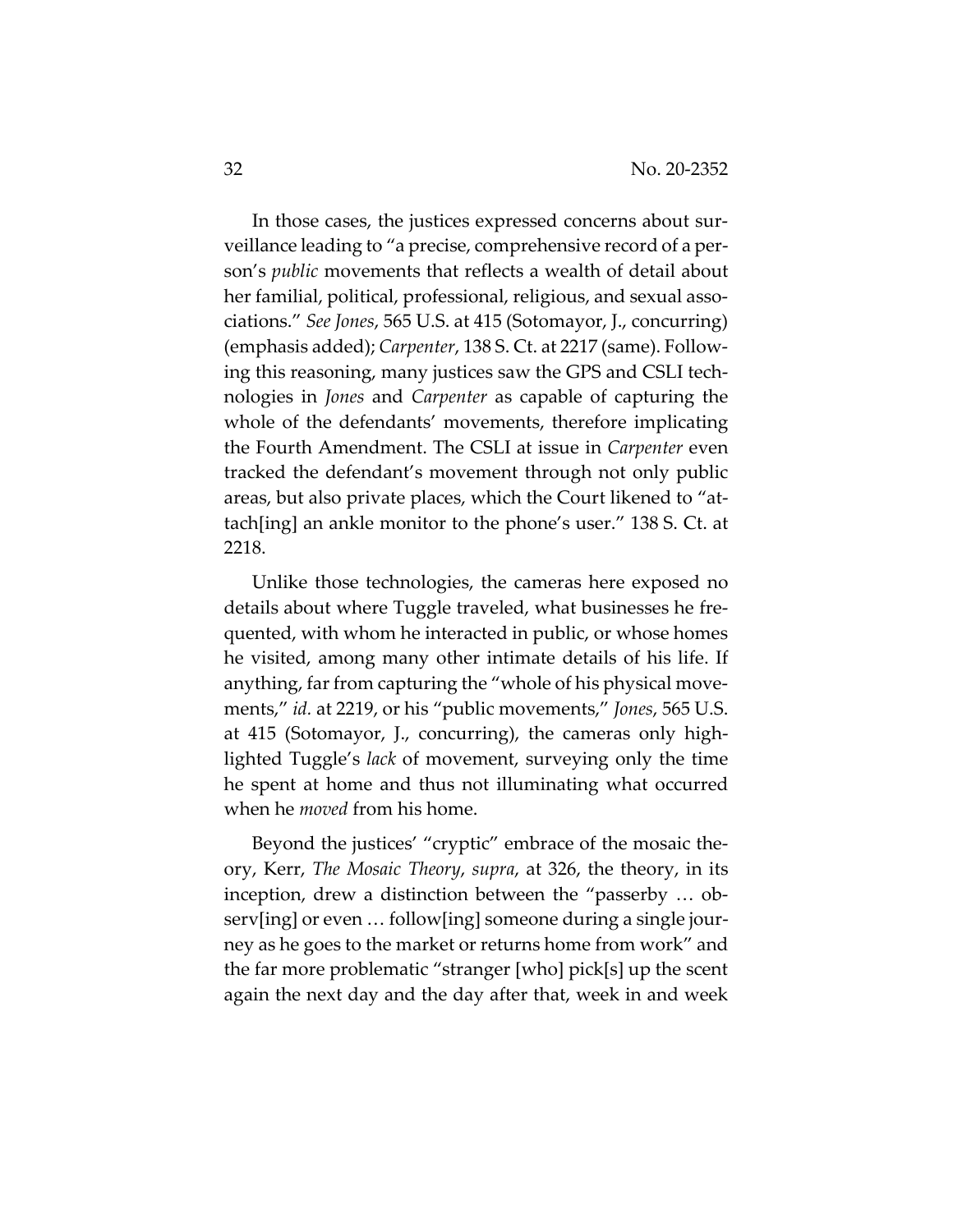out, dogging his prey until he has identified all the places, people, amusements, and chores that make up that person's hitherto private routine." *Maynard*, 615 F.3d at 560. The pole cameras in this case likely lie somewhere between these extremes but more closely resemble the former. In one sense, the recordings painted a whole picture of the happenings outside Tuggle's front door by recording nonstop for eighteen months. *See, e.g.*, *State v. Jones*, 903 N.W.2d at 111 ("[O]fficers [were] able to 'capture[] something not actually exposed to public view—the aggregate of all of [the defendant's] coming and going from the home, all of his visitors, all of his cars, all of their cars, and all of the types of packages or bags he carried and when.'" (some alterations in original) (quoting *United States v. Garcia-Gonzalez*, No. 14-10296, 2015 WL 5145537, at \*5 (D. Mass. Sept. 1, 2015))). In another important sense, however, the footage only depicted one small part of a much larger whole: Tuggle's life or the "whole of his physical movements." *Carpenter*, 138 S. Ct. at 2219. Given their immobile nature, the cameras could not make out an exhaustive record of Tuggle's "hitherto private routine," *Maynard*, 615 F.3d at 560, because much if not most of the relevant details occurred outside of the immediate area in front of Tuggle's home.

The prospective and nonhistorical use of the pole cameras here further distinguishes them from the technologies in cases where the Supreme Court relied on mosaic-styled arguments, which had retrospective capabilities. In *Riley v. California*, the Court determined that the government had unlawfully searched the defendant's phone based in part on the widening "gulf between physical practicability and digital capacity" of phones. 573 U.S. at 394. The court noted the immense amount of information and data that phones contain, including "photographs, picture messages, text messages, Internet browsing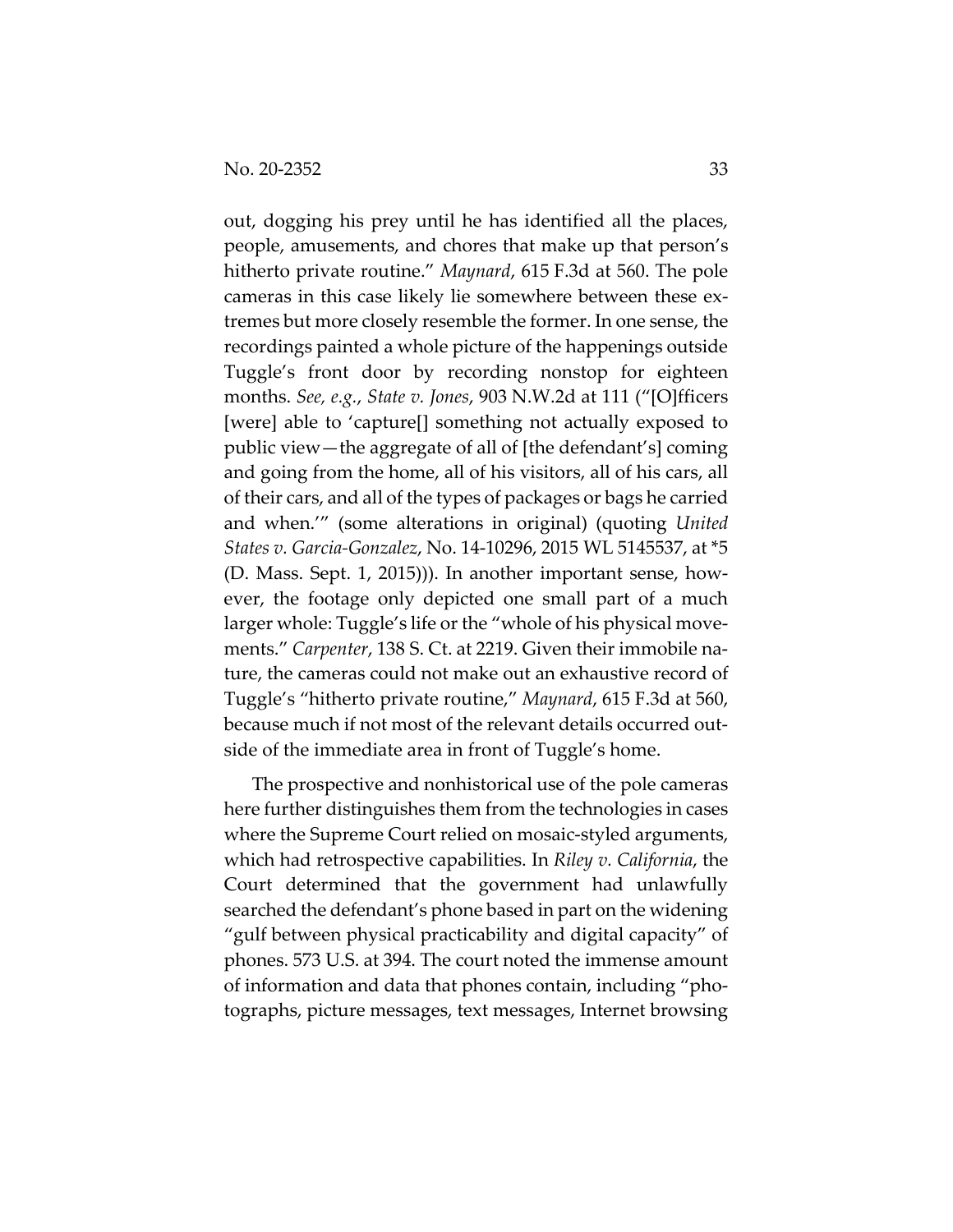history, a calendar, a thousand-entry phone book, and so on." *Id.* As for Internet browsing, the court said it could "reveal an individual's private interests or concerns." *Id.* at 395. Foreshadowing the main issue in *Carpenter*, the Court commented that "[h]istoric location information is a standard feature on many smart phones and can reconstruct someone's specific movements down to the minute, not only around town but also within a particular building," essentially allowing the government to go back in time. *Id.* at 396.

The Supreme Court brought this idea to the fore in *Carpenter* when it highlighted CSLI's "retrospective quality" that "gives police access to a category of information otherwise unknowable." 138 S. Ct. at 2218. The advent of CSLI-like technology therefore allows the government to "travel back in time to retrace a person's whereabouts," obviating what would have been previous "attempts to reconstruct a person's movements [that] were limited by a dearth of records and the frailties of recollection." *Id.* at 2218. We recently suggested that *Carpenter* should be read narrowly to proscribe *only* the collection of historical CSLI but not real-time CSLI. *See United States v. Hammond*, 996 F.3d 374, 383 (7th Cir. 2021) (concluding that government only searched defendant when it collected "historical CSLI," but otherwise finding no search in government's collection of defendant's "real-time CSLI").

By the logic of *Riley* and *Carpenter*, and our recent observations in *Hammond*, the pole camera surveillance here did not run afoul of the Fourth Amendment because the government could not "travel back in time to retrace [Tuggle's] whereabouts," *Carpenter*, 138 S. Ct. at 2218, to say nothing of the thorny questions presented by a pre-existing network of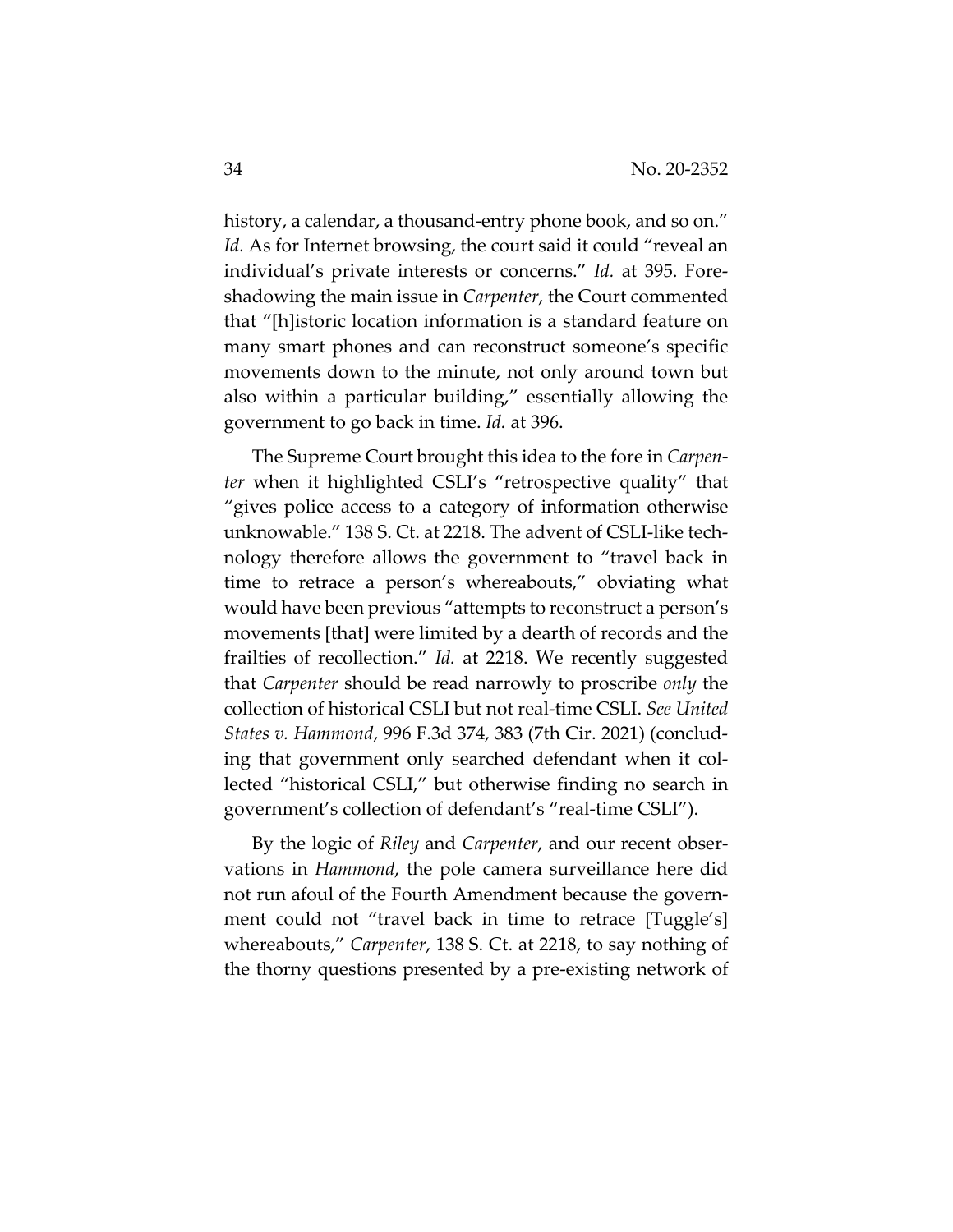government cameras.16 The government had to decide *ex ante*  to collect the video footage by installing the cameras. The government did not tap into an expansive, pre-existing database of video footage of Tuggle's home akin to the Internet browsing history and extensive photos stored on cell phones considered in *Riley*, or the expansive CSLI in *Carpenter.* Until the Supreme Court or Congress instructs otherwise, we will read *Carpenter* as limited to the unique features of the historical CSLI at issue there, as distinct from the real-time video footage here. *See Hammond*, 996 F.3d at 387 ("The 'narrow' *Carpenter* decision did not determine whether the collection of realtime CSLI constitutes a Fourth Amendment search."). The majority opinion in *Carpenter* itself offers support for this interpretation, as it stated that the Court was *not* "call[ing] into question conventional surveillance techniques and tools, *such as security cameras*." 138 S. Ct. at 2220 (emphasis added). Whether pole cameras are the same as security cameras is irrelevant because the cameras here would clearly qualify as a "conventional surveillance technique[]."*See id.* 

We emphasize, however, that our decision in Tuggle's case does not rest on the premise that the government *could have*—in theory—obtained the same surveillance by stationing an agent atop the utility poles outside Tuggle's home, thus rendering the decision to instead use pole cameras constitutional. *See Houston*, 813 F.3d at 289 ("[I]t is only the possibility

<sup>16</sup> *See, e.g.*, Rebecca Lipman, *Protecting Privacy with Fourth Amendment Use Restrictions*, 25 Geo. Mason L. Rev. 412, 436–37 (2018) ("Cameras have existed for a long time; networks of cameras blanketing an entire metro area that are equipped with facial recognition technology have not. Such a network could allow law enforcement to search for any individual, anywhere in a city, going back for weeks or months ...." (footnotes omitted)).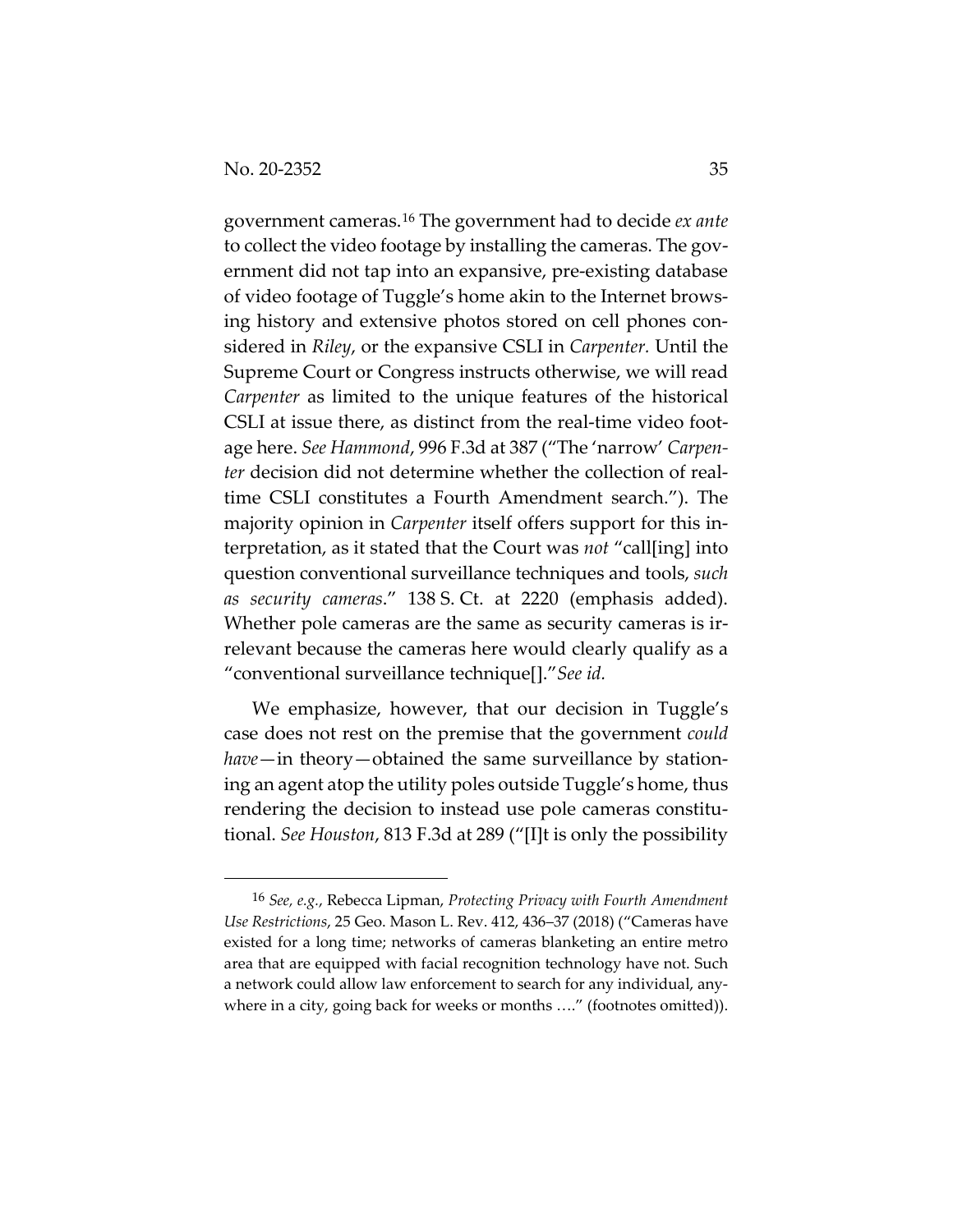that a member of the public may observe activity from a public vantage point—not the actual practicability of law enforcement's doing so without technology—that is relevant for Fourth Amendment purposes."). This fiction contravenes the Fourth Amendment and *Katz*'s command to assess reasonableness. To assume that the government would, or even could, allocate thousands of hours of labor and thousands of dollars to station agents atop three telephone poles to constantly monitor Tuggle's home for eighteen months defies the reasonable limits of human nature and finite resources. In our view, the premise that the government could realistically accomplish the pole camera surveillance here for more than a few days is a fiction that courts should not rely on to limit the Fourth Amendment's protections. *See Jones*, 565 U.S. at 416 (Sotomayor, J., concurring) *(*"I do not regard as dispositive the fact that the government might obtain the fruits of GPS monitoring through lawful conventional surveillance techniques."). We thus close the door on the notion that surveillance accomplished through technological means is constitutional simply because the government could theoretically accomplish the same surveillance—no matter how laborious through some nontechnological means.

Although we now hold that the pole camera surveillance of the exterior of Tuggle's home did not constitute a Fourth Amendment search, we are not without unease about the implications of that surveillance for future cases. The eighteenmonth duration of the government's pole camera surveillance—roughly four and twenty times the duration of the data collection in *Carpenter* and *Jones*, respectively—is concerning, even if permissible.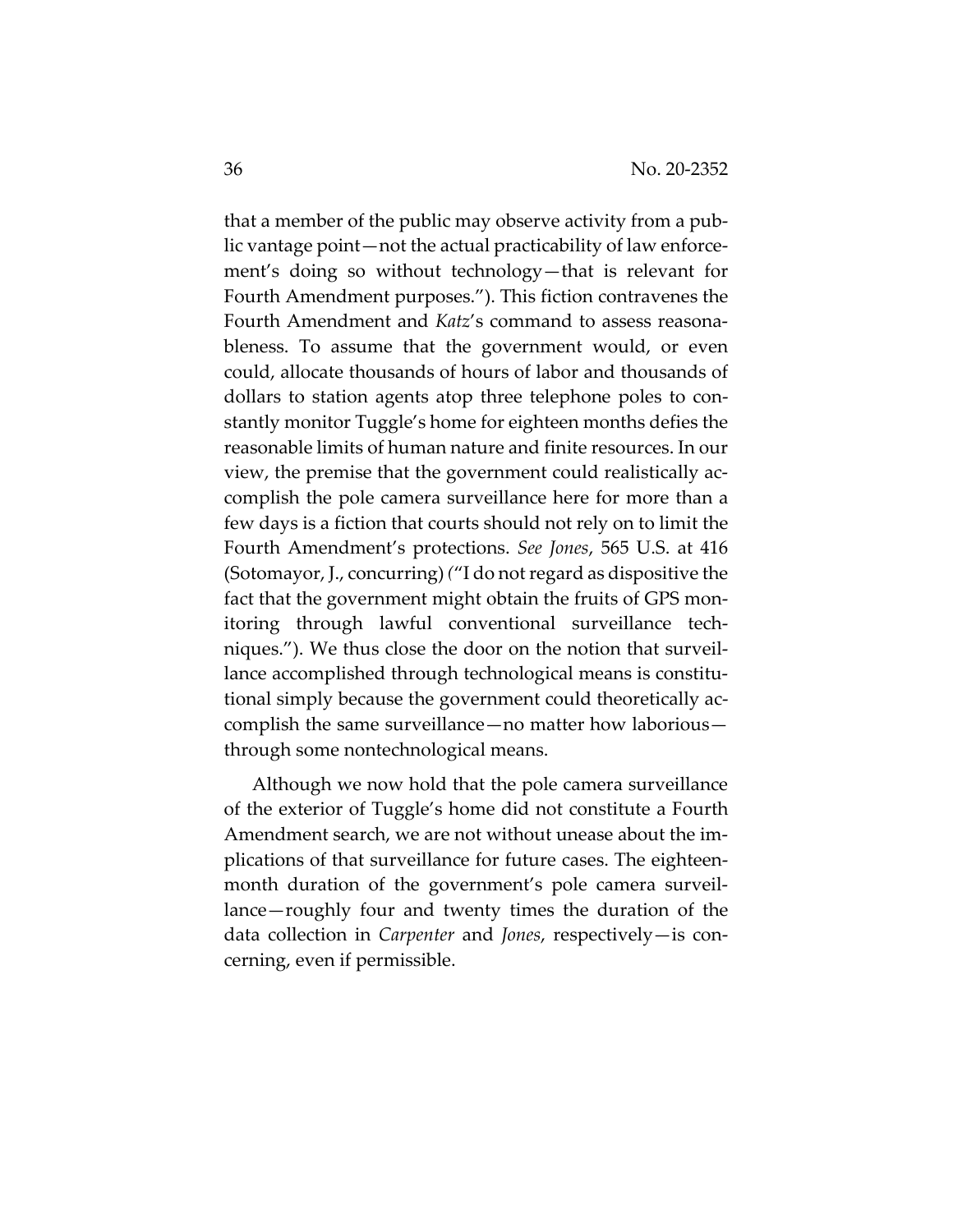That concern presents us with an obvious line-drawing problem: How much pole camera surveillance is too much? Most might agree that eighteen months (roughly 554 days) is questionable, but what about 250 days? 100 days? 20 days? 1 day? *See also* Kerr, *The Mosaic Theory*, *supra*, at 329–43 (detailing the "remarkable set of novel and difficult questions" posed by the mosaic theory). Despite the inherent problems with drawing an arbitrary line, the status quo in which the government may freely observe citizens outside their homes for eighteen months challenges the Fourth Amendment's stated purpose of preserving people's right to "be secure in their persons, houses, papers, and effects." Drawing our own line, however, risks violating Supreme Court precedent and interfering with Congress's policy-making function, which would exceed our mandate to apply the law. *United States v. Cuevas-Perez*, 640 F.3d 272, 276, 285 (7th Cir. 2011) (Flaum, J., concurring) ("The matter is, as they say, above our pay grade."), *judgment vacated*, 565 U.S. 1189 (2012).

Beyond the line-drawing issues, we conclude by sounding a note of caution regarding the current trajectory of Fourth Amendment jurisprudence. As technological capabilities advance, our confidence that the Fourth Amendment (as currently understood by the courts) will adequately protect individual privacy from government intrusion diminishes. *Kyllo*, 533 U.S. at 33–34 ("It would be foolish to contend that the degree of privacy secured to citizens by the Fourth Amendment has been entirely unaffected by the advance of technology."). Current Fourth Amendment jurisprudence admits of a precarious circularity: Cutting-edge technologies will eventually and inevitably permeate society. In turn, society's expectations of privacy will change as citizens increasingly rely on and expect these new technologies. Once a technology is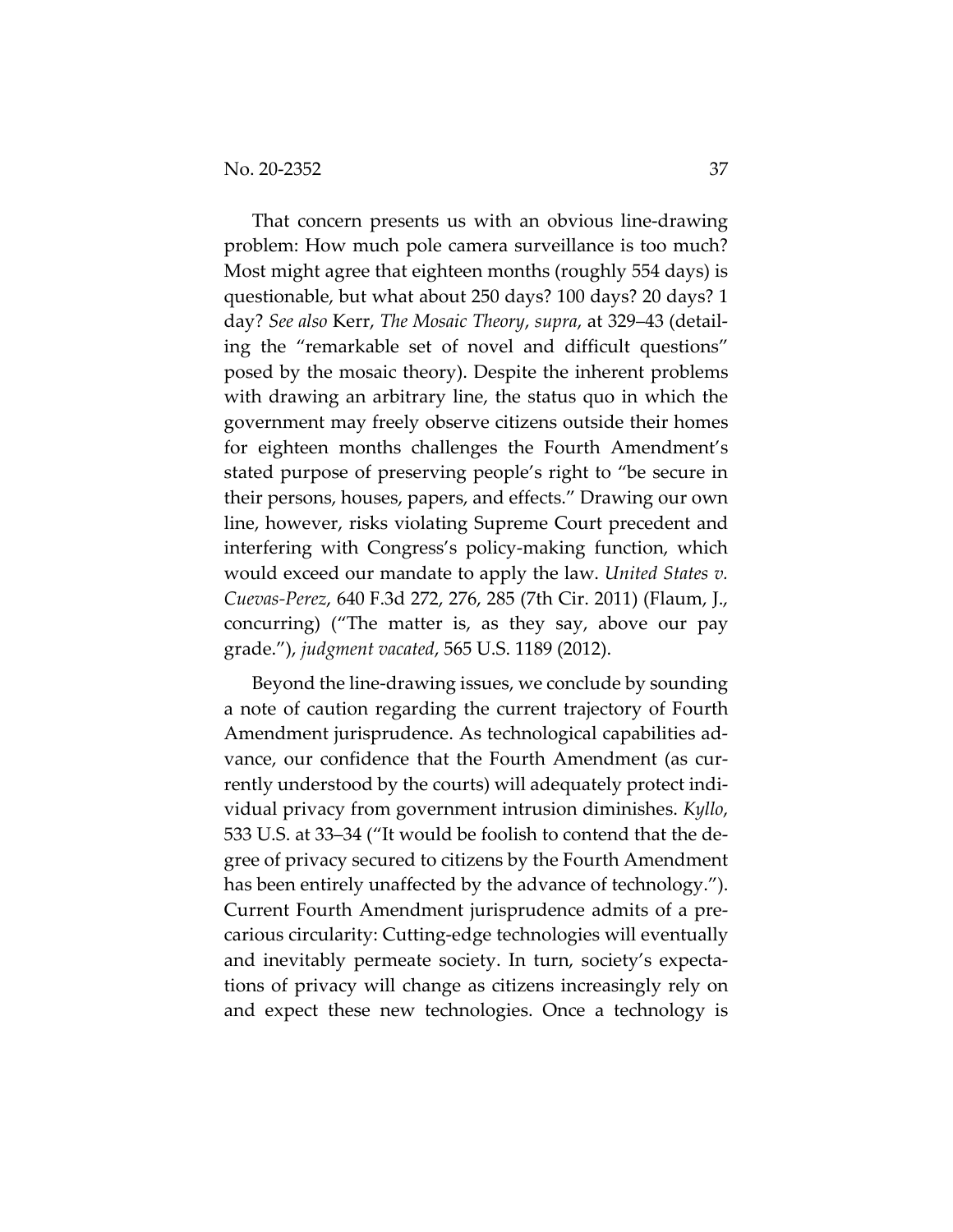widespread, the Constitution may no longer serve as a backstop preventing the government from using that technology to access massive troves of previously inaccessible private information because doing so will no longer breach society's newly minted expectations. With the advent of digital, cloudbased, and smart capabilities, these new technologies will seldom contravene the traditional limitations imposed by the Fourth Amendment on physical invasions. *Jones*, 565 U.S. at 404–11.

Cameras are a perfect example of the circularity. In 1791, no one would expect—because the technology did not exist that the government could capture a still (or moving) image of a citizen at a given time or place. Even once invented and introduced to society, few would have expected that the government would use then-unwieldy and expensive cameras to aid in fast-moving law enforcement investigations. Eventually, cameras grew so sophisticated, discrete, portable, and inexpensive that they pervaded society. By that point, the government's use of cameras was entirely unsurprising, even though the Framers might have balked at such a prospect when they penned the Fourth Amendment. *See* David Alan Sklansky, *Too Much Information: How Not to Think About Privacy and the Fourth Amendment*, 102 Cal. L. Rev. 1069, 1085 (2014) ("Cameras mounted in public and semi-public places … are increasingly unremarkable, their presence taken for granted."). In other words, once society sparks the promethean fire—shifting its expectations in response to technological developments—the government receives license under current Fourth Amendment jurisprudence to act with greater constitutional impunity.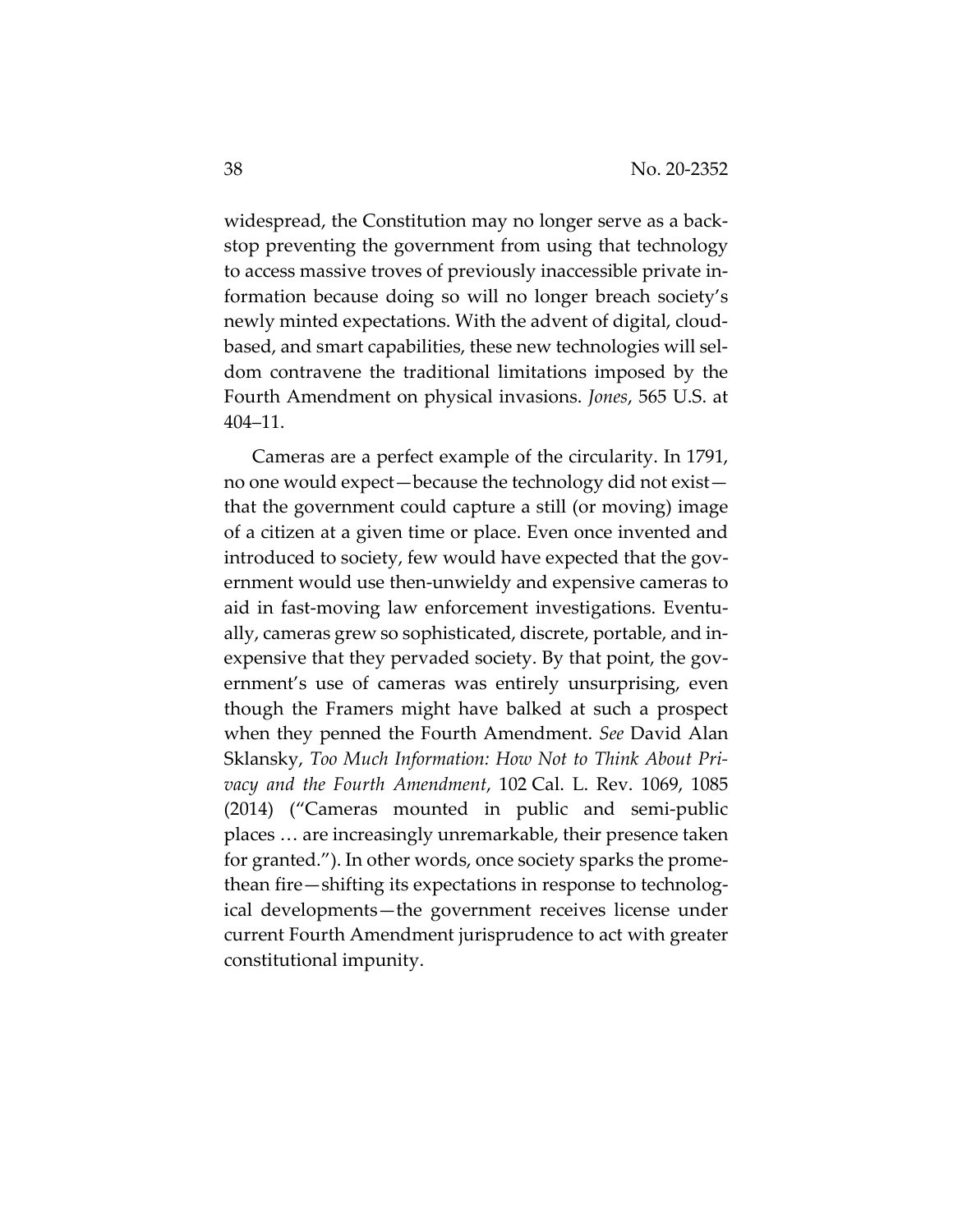Barring a transformation in governing law, we expect this chronicle of cameras to repeat itself again and again with the evolution of far more invasive technologies. Today's pole cameras will be tomorrow's body cameras,17 "protracted location tracking using [automatic license plate readers],"18 drones,19 facial recognition,20 Internet-of-Things and smart devices,<sup>21</sup> and so much more that we cannot even begin to

18 *See* Samuel D. Hodge, Jr., *Big Brother Is Watching: Law Enforcement's Use of Digital Technology in the Twenty-First Century*, 89 U. Cin. L. Rev. 30, 40 (2020) ("[L]icense plate reader databases provide the opportunity for institutionalized abuse by allowing anyone who has access to the information to snoop into an individual's daily activities, habits, or present and past relationships.").

19 *See* Jennifer M. Bentley, Note, *Policing the Police: Balancing the Right to Privacy Against the Beneficial Use of Drone Technology*, 70 Hastings L.J. 249, 251 (2018) ("[D]rones are … potent tools that can be used to invade privacy and conduct highly intrusive surveillance.").

20 *See* Andrew Guthrie Ferguson, *Facial Recognition and the Fourth Amendment*, 105 Minn. L. Rev. 1105, 1108 (2021) (asserting that "the Fourth Amendment will not save us from the privacy threat created by facial recognition surveillance").

21 *See* Eunice Park, *Objects, Places and Cyber-Spaces Post-*Carpenter*: Extending the Third-Party Doctrine Beyond CSLI: A Consideration of IoT and DNA*, 21 Yale J.L. & Tech. 1, 58 (2019) (arguing that "clarity [in Fourth Amendment jurisprudence] is needed for the vast array of unregulated technologies growing in popularity, and for those yet to emerge"); Andrew Guthrie Ferguson, *The "Smart" Fourth Amendment*, 102 Cornell L. Rev. 547, 631 (2017) ("In a world that needs both smart devices and the

<sup>17</sup> *See* Erik Nielsen, Comment, *Fourth Amendment Implications of Police-Worn Body Cameras*, 48 St. Mary's L.J. 115, 120 (2016) ("[T]he increased use of widespread video recording, although intended to prevent misconduct of police officers, creates concerns over the Fourth Amendment rights of individuals to be free from unreasonable searches.").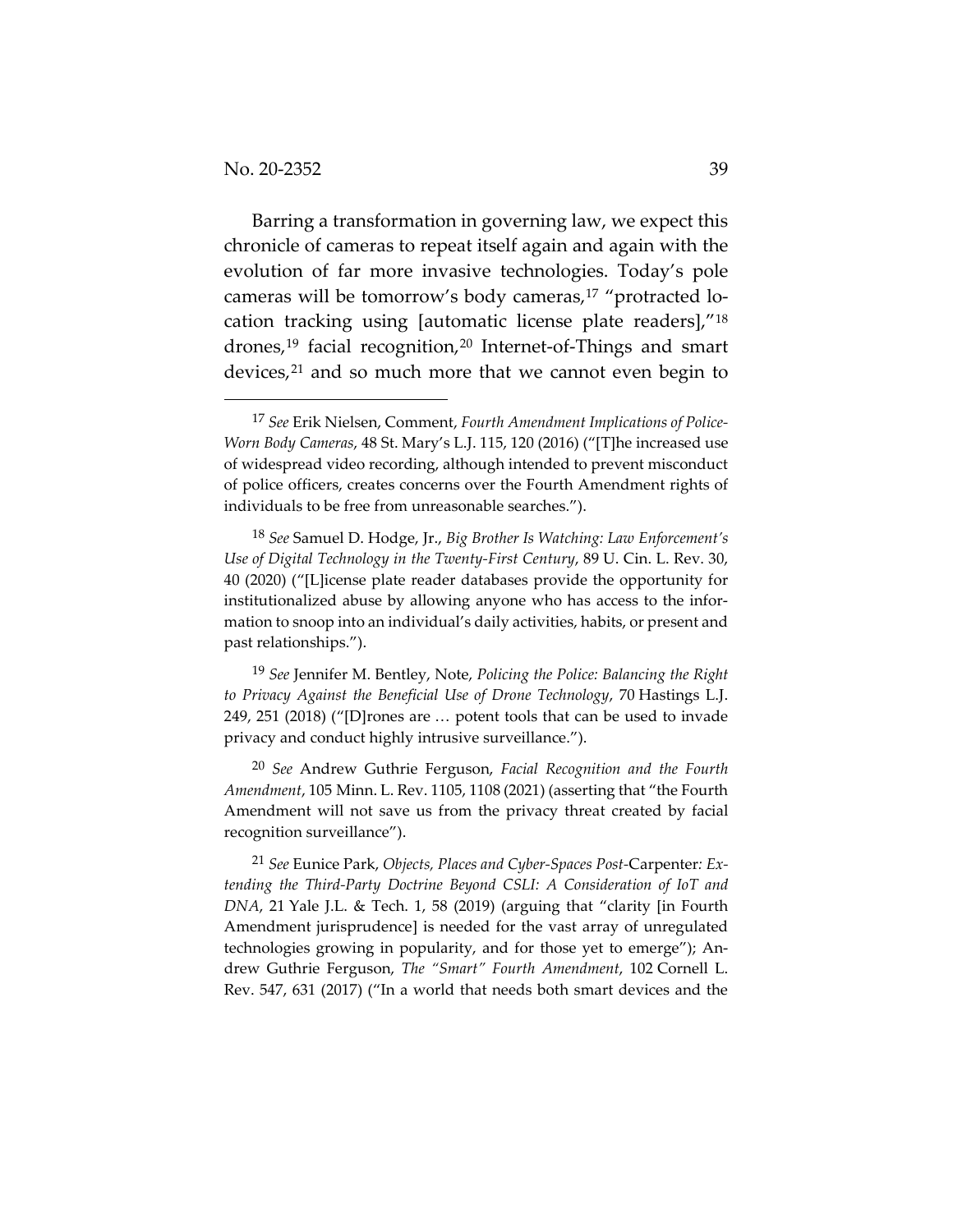envision. New technologies of this sort will not disappear, nor will the complicated Fourth Amendment problems that accompany them. If anything, we should expect technology to continue to grow exponentially. And if current technologies are any indication, that technological growth will predictably have an inverse and inimical relationship with individual privacy from government intrusion, presenting serious concerns for Fourth Amendment protections.

Assuming as much, it might soon be time to revisit the Fourth Amendment test established in *Katz*. *See Cuevas-Perez*, 640 F.3d at 276 (Flaum, J., concurring) ("If the doctrine needs clarifying, tweaking, or an overhaul in light of technologies employed by law enforcement, that additional guidance should come from the Supreme Court."). Indeed, almost four decades ago, when considering a respondent's argument that "twenty-four hour surveillance of any citizen of this country will be possible, without judicial knowledge or supervision," the Court reserved judgement because, "if such dragnet type law enforcement practices as respondent envisions should eventually occur, there will be time enough then to determine whether different constitutional principles may be applicable." *Knotts*, 460 U.S. at 283–84. As this case illustrates, roundthe-clock surveillance for eighteen months is now unextraordinary.

This could also be an apt area for Congress to legislate because, as some have noted, "Congress has significant institutional advantages over the courts in trying to regulate privacy

Fourth Amendment, there … needs to be a new theory to protect the data trails we leave behind. Without such a theory, data trails will exist outside of Fourth Amendment protection, and an intrusive sensor surveillance system will be created without any constitutional restraints.").